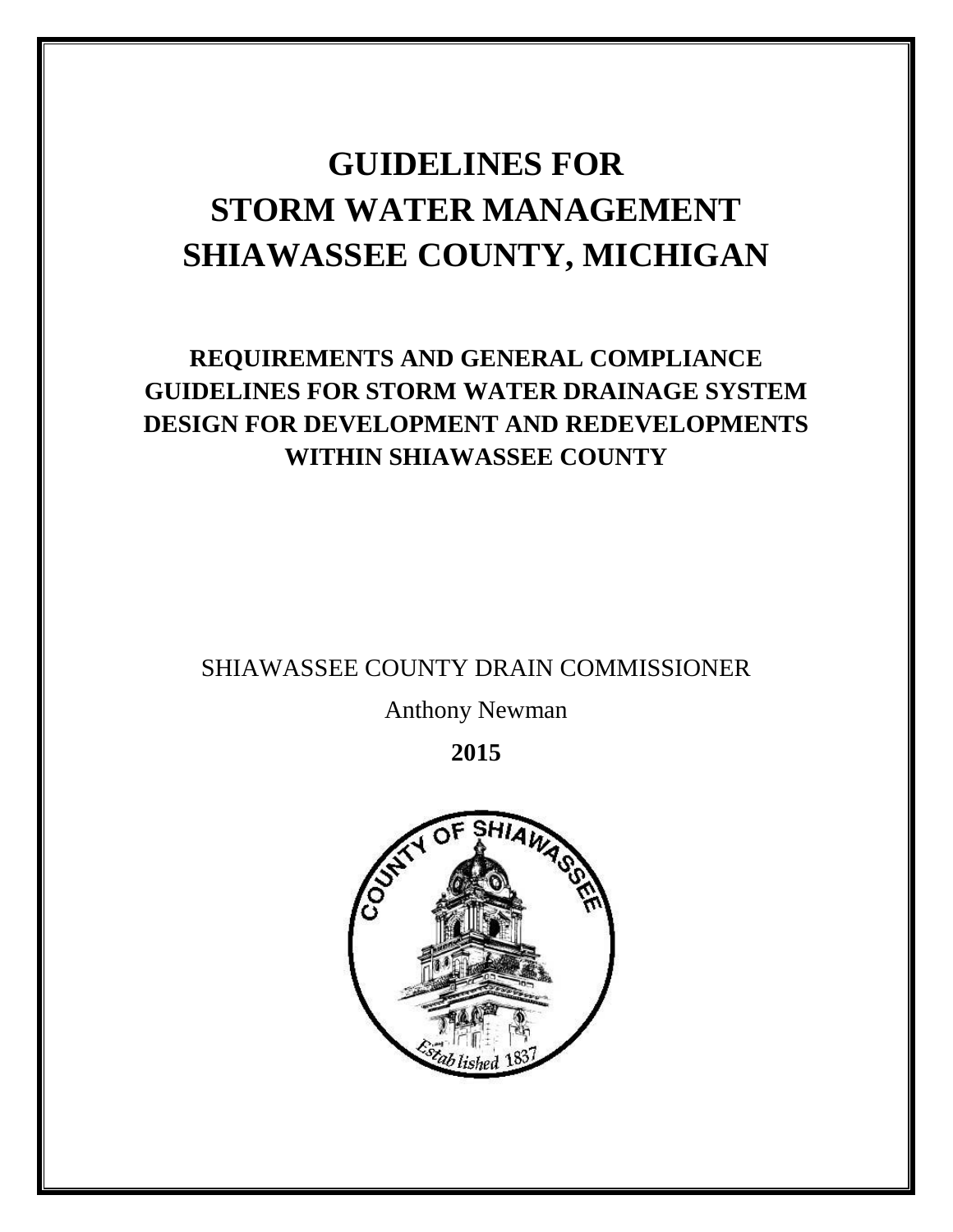| I.   |                                                                                       | <b>INTRODUCTION</b>                                         | $\mathbf{1}$     |  |  |
|------|---------------------------------------------------------------------------------------|-------------------------------------------------------------|------------------|--|--|
| II.  | <b>ADMINISTRATIVE GUIDELINES</b>                                                      |                                                             | $\boldsymbol{2}$ |  |  |
|      | A.                                                                                    | <b>Definitions</b>                                          | $\overline{2}$   |  |  |
|      | <b>B.</b>                                                                             | <b>Permit Application Requirements and Review Procedure</b> | $\overline{7}$   |  |  |
|      | $C_{\bullet}$                                                                         | <b>Inspection Requirements</b>                              | 11               |  |  |
|      | D.                                                                                    | <b>Fee Schedule</b>                                         | 12               |  |  |
| III. |                                                                                       | STORM DRAINAGE SYSEMS WITHIN SHIAWASSEE COUNTY 13           |                  |  |  |
|      | A.                                                                                    | <b>Allowable Discharge (Qa)/Detention Requirements</b>      | 13               |  |  |
|      | <b>B.</b>                                                                             | <b>Storm Water Detention Requirements</b>                   | 14               |  |  |
|      | C.                                                                                    | <b>Discharge Restrictor Requirements</b>                    | 14               |  |  |
|      | D.                                                                                    | <b>Storm Water Retention Requirements</b>                   | 14               |  |  |
|      | E.                                                                                    | <b>Sediment Forebay Requirements</b>                        | 14               |  |  |
| IV.  | MINIMUM DESIGN REQUIREMENTS AND GUIDELINES FOR STORM DRAINAGE<br><b>SYSTEMS</b><br>15 |                                                             |                  |  |  |
|      | A.                                                                                    | <b>Requirements</b>                                         | 15               |  |  |
|      | <b>B.</b>                                                                             | <b>General Compliance Guidelines</b>                        | 18               |  |  |
|      | $C_{\bullet}$                                                                         | <b>Variations from Requirements</b>                         | 19               |  |  |
|      | <b>APPENDIX</b>                                                                       |                                                             | 20               |  |  |
|      |                                                                                       | STORM WATER DETENTION REQUIREMENTS                          | <b>DR 1-2</b>    |  |  |
|      | <b>DRAINAGE PLAN CHECKLIST</b>                                                        | <b>DP 1-2</b>                                               |                  |  |  |
|      | <b>INSPECTION DAILY REPORT</b>                                                        | $IDR-1-2$                                                   |                  |  |  |
|      |                                                                                       | DETENTION AND RESTRICTION, FINAL INSPECTION REPORT          | $FIR-1$          |  |  |
|      | <b>STORM WATER PERMIT APPLICATION</b>                                                 |                                                             | <b>PA-1</b>      |  |  |
|      | <b>CONCEPTUAL REVIEW CHECKLIST</b>                                                    |                                                             | $PA-2$           |  |  |
|      |                                                                                       | <b>MAINTENANCE AGREEMENT</b>                                | <b>MA 1-4</b>    |  |  |
|      | <b>CHART FOR C FACTORS</b>                                                            |                                                             | $CF-1$           |  |  |
|      | <b>COMMUNITY SPECIFIC GUIDELINES</b>                                                  |                                                             | $DD-1$           |  |  |
|      |                                                                                       | <b>ENGINEER'S CERTIFICATE OF OUTLET</b>                     | <b>EC0 1-2</b>   |  |  |
|      |                                                                                       | <b>ENGINEER'S CERTIFICATE OF CONSTRUCTION</b>               | <b>ECC 1-2</b>   |  |  |
|      | <b>SAMPLE DETAILS</b>                                                                 |                                                             | SD 1-3           |  |  |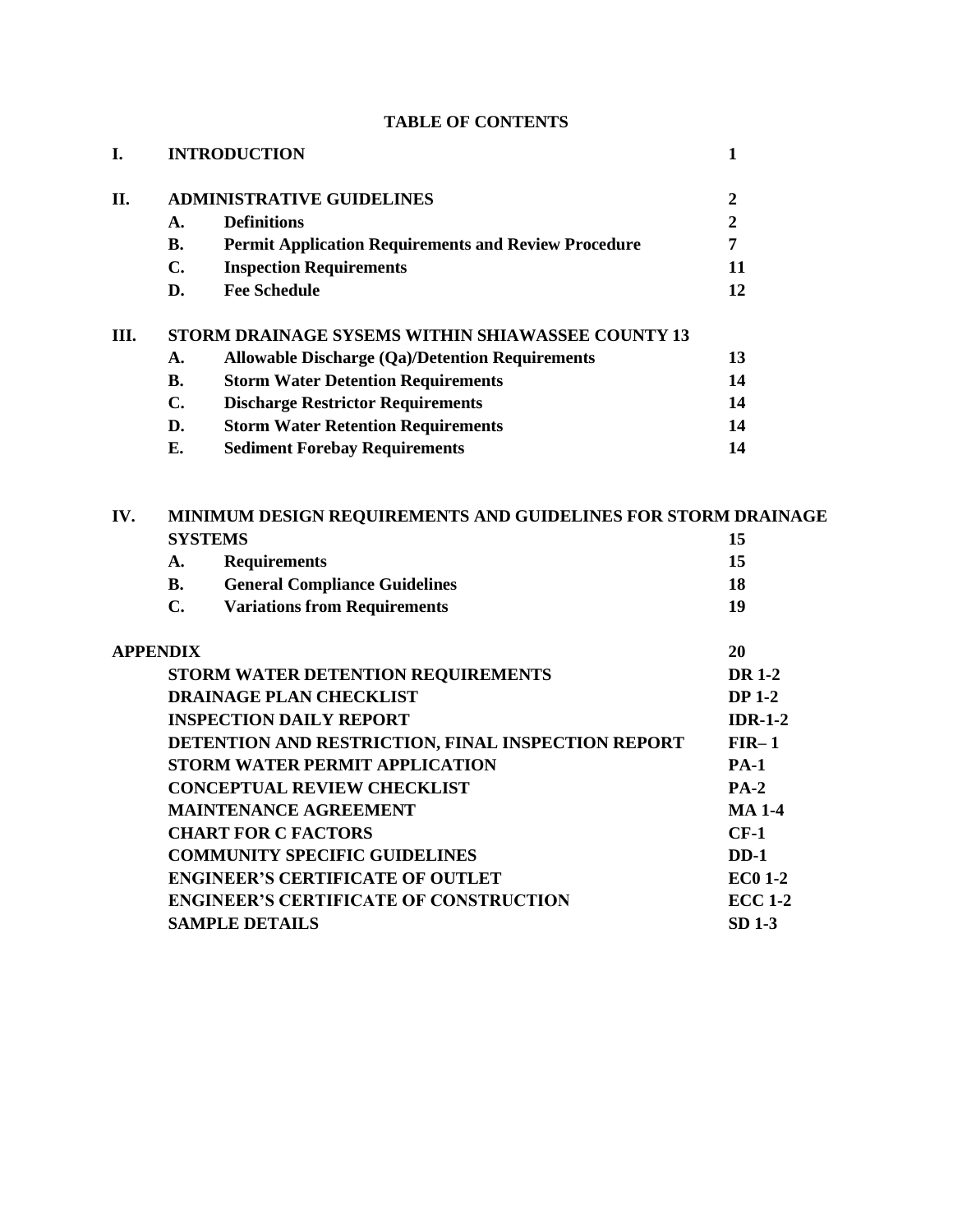#### **I. INTRODUCTION**

The purpose of these Guidelines is to establish requirements and general compliance guidelines for storm water management practices in Shiawassee County. The Guidelines establish the framework through which detention and/or retention measures will be implemented, and details the process that must be followed to gain approval for new developments or redevelopment or drainage systems. The purpose of these Guidelines is to accomplish the following objectives, which include but are not limited to:

- 1. To reduce artificially induced flood damage;
- 2. To minimize increase in storm water runoff rates and volumes from identified new land development;
- 3. To minimize the deterioration of existing watercourses, culverts and bridges, and other structures;
- 4. To encourage water recharge into the ground where geologically favorable conditions exist;
- 5. To prevent an increase in non-point source pollution;
- 6. To maintain the integrity of stream channels for their biological functions, as well as for drainage and other purposes;
- 7. To minimize the impact of development upon stream bank and stream bed stability;
- 8. To reduce erosion from development or construction projects;
- 9. To preserve and protect water supply facilities and water resources by means of controlling increased flood discharges, stream erosion, and runoff pollution;
- 10. To reduce storm water runoff rates and volumes, soil erosion, and non-point source pollution, wherever practicable, from lands that were developed without storm water management controls meeting the purposes and standards of these Guidelines; and
- 11. To reduce the adverse impact of changing land use on water bodies by establishing minimum standards to protect water bodies from degradation resulting from changing land use.

The Guidelines include:

- 1. A summary of the procedures including requirements, review procedures, inspection requirements, fee schedule and other agency requirements;
- 2. A description of design requirements and engineering calculations; and
- 3. A description of minimum design criteria and rules to be followed for design of new drainage systems within Shiawassee County.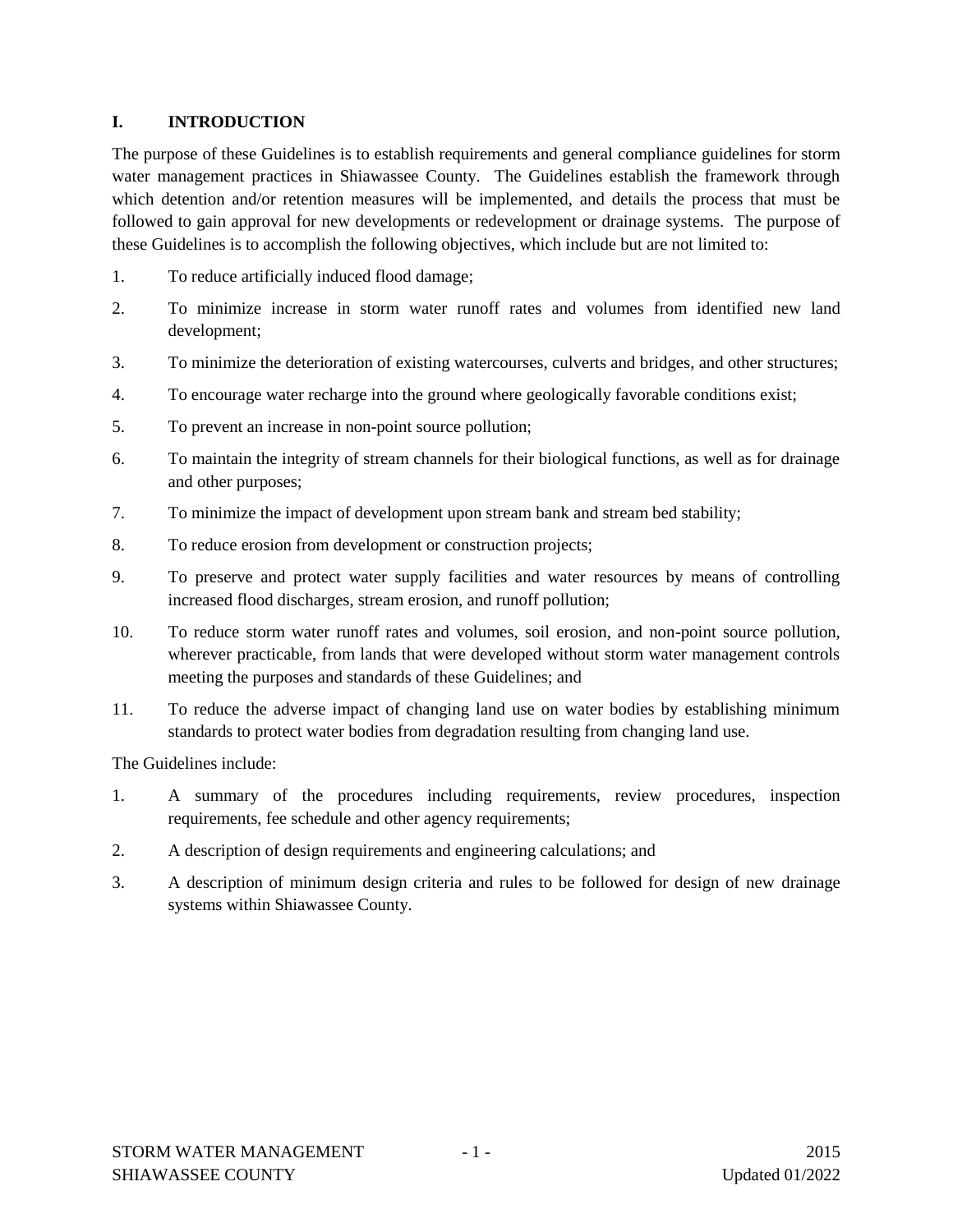#### **II. ADMINISTRATIVE GUIDELINES**

#### **A. Definitions**

- 1. Allowable Discharge: The restricted discharge from a site after development or redevelopment as calculated in accordance with these Guidelines.
- 2. Base Flood*:* A flood having a one percent (1%) chance of being equaled or exceeded in any given year.
- 3. Base Flood Elevation: The elevation delineating the flood level having a one-percent probability of being equaled or exceeded in any given year (also known as the 100-year flood elevation), as determined from Flood Insurance Rate Maps (FIRMs) or the best available information.
- 4. Base Floodplain: The area inundated by the Base Flood.
- 5. Best Management Practices (BMPs): A practice, or combination of practices and design criteria that comply with the Michigan Department of Environmental Quality's Guidebook of BMPs for Michigan Watersheds, or equivalent practices and design criteria that accomplish the purpose of the Ordinance (including, but not limited to minimizing storm water runoff and preventing the discharge of pollutants into storm water) as determined by the Drain Commissioner and/or designee, and where appropriate, the standards of the Shiawassee County Drain Commissioner.
- 6. Bioretention Areas: Areas designed to use soil and plant material to mimic natural processes and store, filter and infiltrate storm water into the ground. These areas may be used anywhere to achieve a degree of storm water treatment.
- 7. Building Opening: Any opening of a solid wall such as a window or door, through which floodwaters could penetrate.
- 8. Clean Water Act: The Federal Water Pollution Control Act, 33 USC Sec 1251 et seq., as amended, and the applicable regulations promulgated thereunder.
- 9. Conduit: Any channel, pipe, drainage or culvert used for the conveyance or movement of water, whether open or closed.
- 10. Construction Site Storm Water Runoff: Storm water runoff from a development site following an earth change.
- 11. Control Elevation: Contour lines and points of predetermined elevation used to denote a detention storm area on a plat or site drawing.
- 12. Designee: The engineering firm formally designated by Shiawassee County to act as their Engineer.
- 13. Design Engineer*:* Registered and licensed professional engineer retained by Owner/Developer responsible for the design of a drainage plan.
- 14. Detention*:* A system which is designed to capture storm water and release it over a given period of time through an outlet structure at a controlled rate.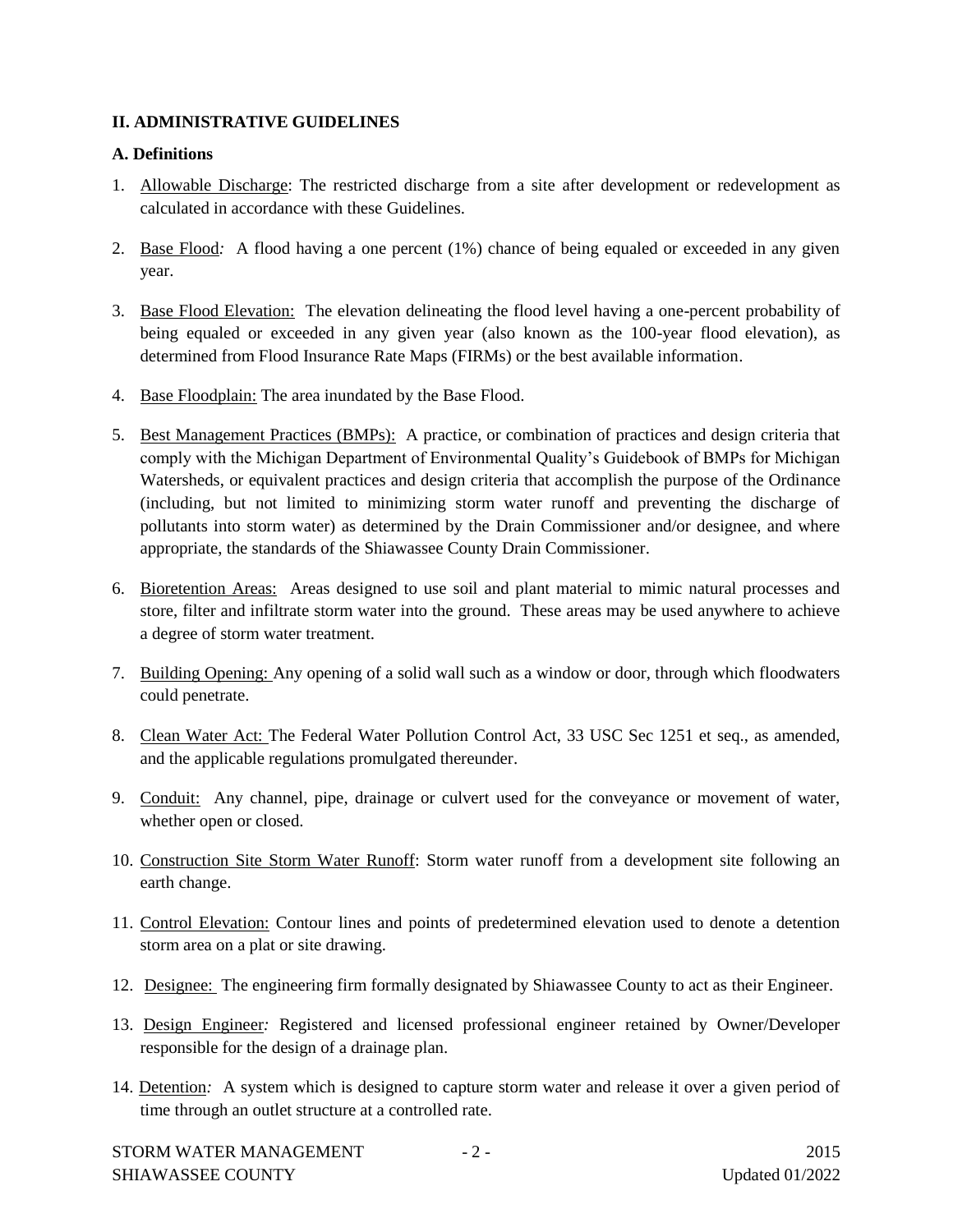- 15. Detention Facility: A facility constructed or modified to restrict the flow of storm water to a prescribed maximum rate and to concurrently detain the excess waters that accumulate behind the outlet.
- 16. Detention Storage: The temporary detaining or storage of storm water in a storage basin, school yards, parks, open space, or other areas under predetermined and controlled conditions, with the rate of drainage regulated by appropriately installed devices.
- 17. Developed or Development: The installation or construction of impervious surfaces on a development site that require, pursuant to state law or local ordinance, the Drain Commissioner or his designee's approval of a site plan, plat, site condominium, special land use, planned unit development, rezoning of land, land division approval, private road approval or other approvals required for the development of land or the erection of buildings or structures; provided, however, developed or development shall not include the actual construction of, or an addition, extension or modification to, an individual single-family or a two-family detached dwelling.
- 18. Developer*:* Any person proposing or implementing the development of land.
- 19. Developer/Owner Engineer: The design professional formally designated by the Developer/Owner to act as their Engineer. The design must be prepared under the direct supervision of a design professional (i.e. professional engineer, professional surveyor or architect) licensed in the state of Michigan
- 20. Development Site*:* Any land that is being or has been developed, or that a developer proposes for development.
- 21. Discharge: The release or outflow of water from any source.
- 22. Discharger: Any person or entity that directly or indirectly discharges storm water from any property. Discharger also means any employee, officer, director, partner, contractor, or other person who participates in, or is legally or factually responsible for, any act or omission that is or results in a violation of the storm water ordinance.
- 23. Drain*:* Any drain as defined in and established under the Drain Code of 1956, as amended, being MCL 280.1 *et seq*.
- 24. Drainage: The collection, conveyance, or discharge or ground water and/or surface water.
- 25. Drainage Area: The area from which storm water runoff is conveyed to a single outlet (i.e. a watershed or catchment area).
- 26. Drainageway: The area within which surface water or ground water is carried from one part of a lot or parcel to another part of the lot or parcel or to adjacent land.
- 27. Drain Commissioner*:* The Shiawassee County Drain Commissioner or his designee.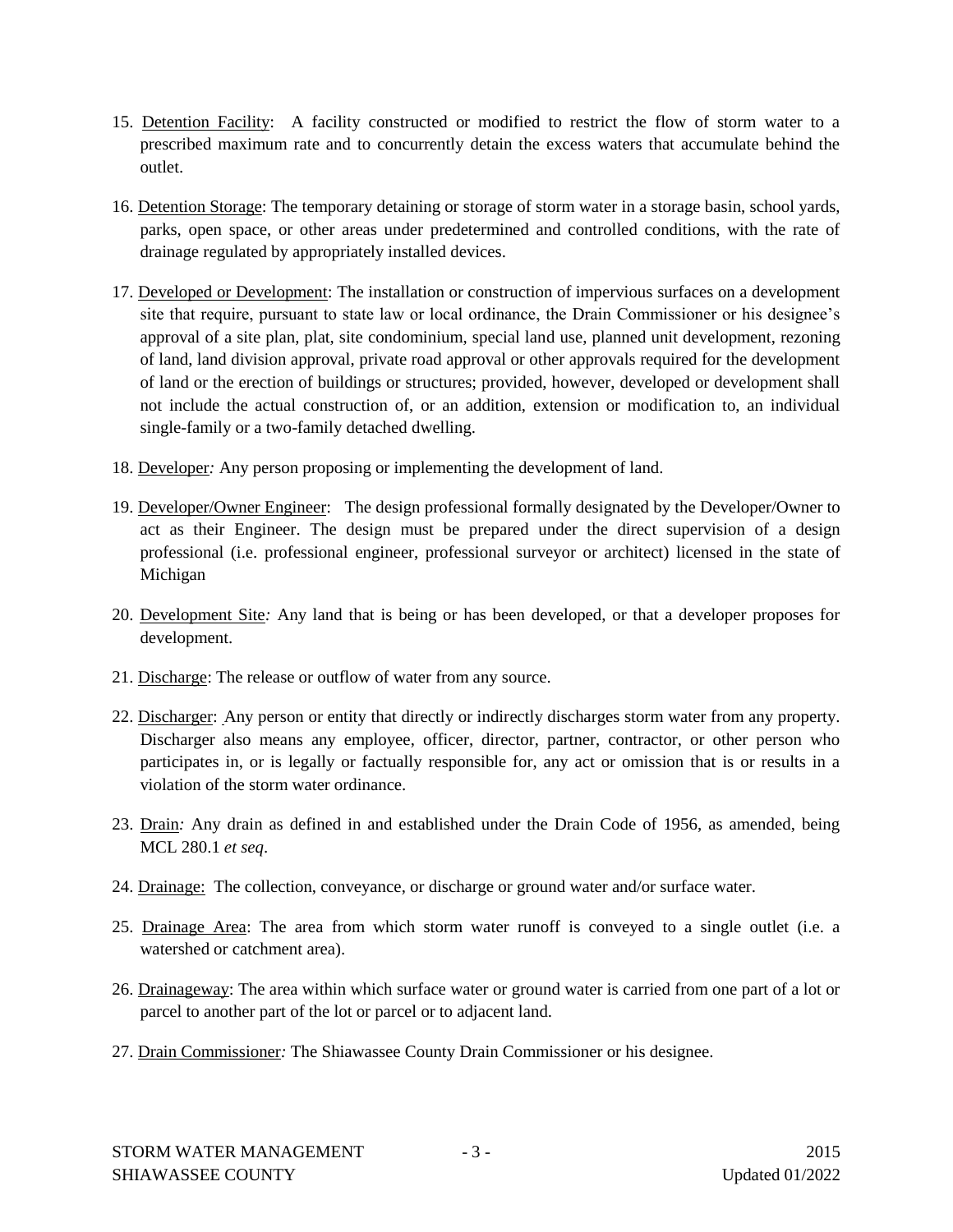- 28. Drainage District/Watershed*:* All drainage areas contributing surface water runoff upstream of a discharge location of the proposed development.
- 29. Drains (Privately-Owned): Those drains under private ownership and not under the control of the Drain Commissioner's office or any other public entity.
- 30. Earth Change: Any human activity, which removes ground cover, changes the slope or contours of the land, or exposes the soil surface to the actions of wind and rain. Earth change includes, but is not limited to, any excavating, surface grading, filling, landscaping, or removal of vegetative roots.
- 31. EPA: The United States Environmental Protection Agency.
- 32. Erosion*:* The process by which the ground surface is worn away by action of wind, water, gravity or a combination thereof.
- 33. Excess Storm Water Runoff: The volume and rate of flow of storm water discharged from a drainage area which is in excess of the Allowable Discharge.
- 34. Exempted Discharges: Discharges other than storm water.
- 35. Federal Emergency Management Agency (FEMA): The agency of the federal government charged with emergency management.
- 36. Flood or Flooding*:* A general and temporary condition of partial or complete inundation of normally dry land areas resulting from the overflow of water bodies or the unusual and rapid accumulation of surface water runoff from any source.
- 37. Flood Proofing: Any structural and/or non-structural additions, changes, or adjustments to structures or property that reduce or eliminate flood damage to land, or improvements utilities and structures.
- 38. Flood Protection Elevation (FPE): The Base Flood Elevation plus 1 foot at any given location.
- 39. Floodplain: The special flood hazard lands adjoining a water-course, the surface elevation of which is lower than the Base Flood Elevation and is subject to periodic inundation.
- 40. Floodway: The channel of any watercourse and the adjacent land areas that must be reserved to carry and discharge a base flood without cumulatively increasing the water surface elevation more than one-tenth (1/10) of a foot due to the loss of flood conveyance or storage.
- 41. Forebay: These are man-made surface waters used as pretreatment systems. They are designed to temporarily store the first flush of runoff from a storm event and provide for pollutant removal through settling. A forebay or other pretreatment system is recommended at each inlet to a detention system or retention basin.
- 42. Forebay Outlets: Outlets that convey flow from a forebay into detention systems and retention basins. They must include a flow restrictor for restricted flow and a weir for unrestricted flow.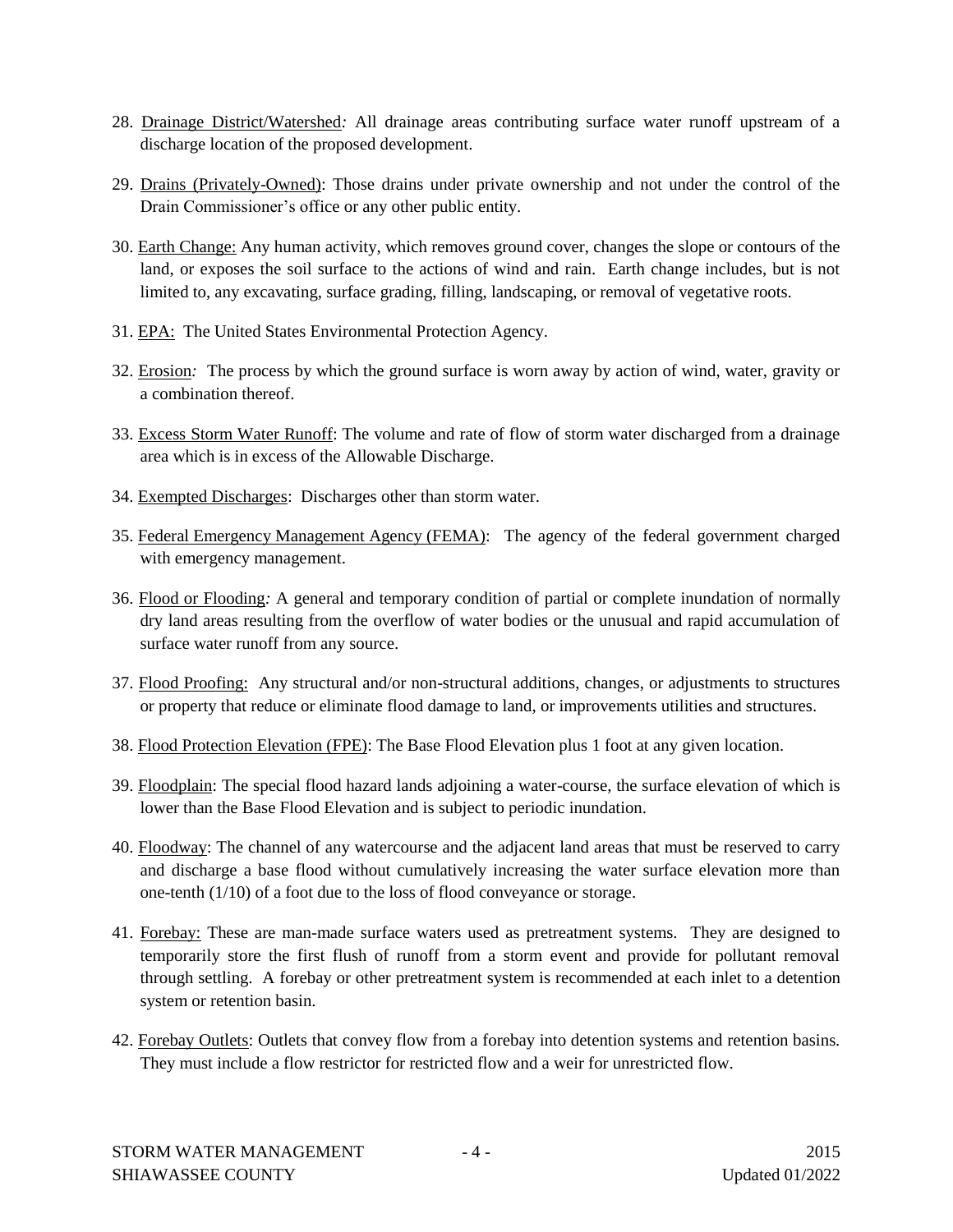- 43. Freeboard: A volume of additional storage designed within a detention basin. A "Safety Factor" within a storm water detention system that is based on 1.0 foot detention volume above the proposed high water elevation of a detention pond. This volume provides additional storm water detention in the event that a storm exceeds the design capacity.
- 44. Grading: Any stripping, excavating, filling, and stockpiling of soil or any combination thereof and the land in its excavated or filled condition.
- 45. Green Roofs: These roofs are constructed of a lightweight soil medium, layered over a drainage layer and a waterproofing membrane. The soil is planted with a specialized mix of plants that can thrive in a roof environment. These types of roofs are also known as vegetated roof covers, eco-roofs, or nature roofs.
- 46. Illicit Connection: Any method or means for conveying an illicit discharge into water bodies or the County's storm water system.
- 47. Illicit Discharge: Any discharge to water bodies that does not consist entirely of storm water, discharges pursuant to the terms of an NPDES permit, or exempted discharges as defined in the Storm Water Ordinance.
- 48. Impervious Surface: Surface that does not allow storm water runoff to slowly percolate into the ground.
- 49. Infiltration: A process whereby precipitation seeps into the ground*.*
- 50. Infiltration Trench: This type of trench is not considered a preferred means of discharging stormwater.
- 51. Leaching Basin: This type of basin is not considered an effective means of controlling and treating storm water runoff.
- 52. Lowest Floor: The lowest floor or the lowest enclosed area (including a basement), but not including an unfinished or flood-resistant enclosure that is usable solely for parking of vehicles or building access.
- 53. MDEQ: Michigan Department of Environmental Quality.
- 54. NPDES: National Pollution Discharge Elimination System.
- 55,One Hundred Year Design Storm: A precipitation event with a duration equal to the time of concentration, having a one percent (1%) chance of occurring in any one year.
- 56. Overland flow-way: Surface area that conveys a concentrated flow of storm water runoff.
- 57. Owner: Any person or entity having legal or equitable title to property or any person or entity having or exercising care, custody, or control over any property.
- 58. Peak Discharge: The maximum rate of flow of storm water runoff at a given location.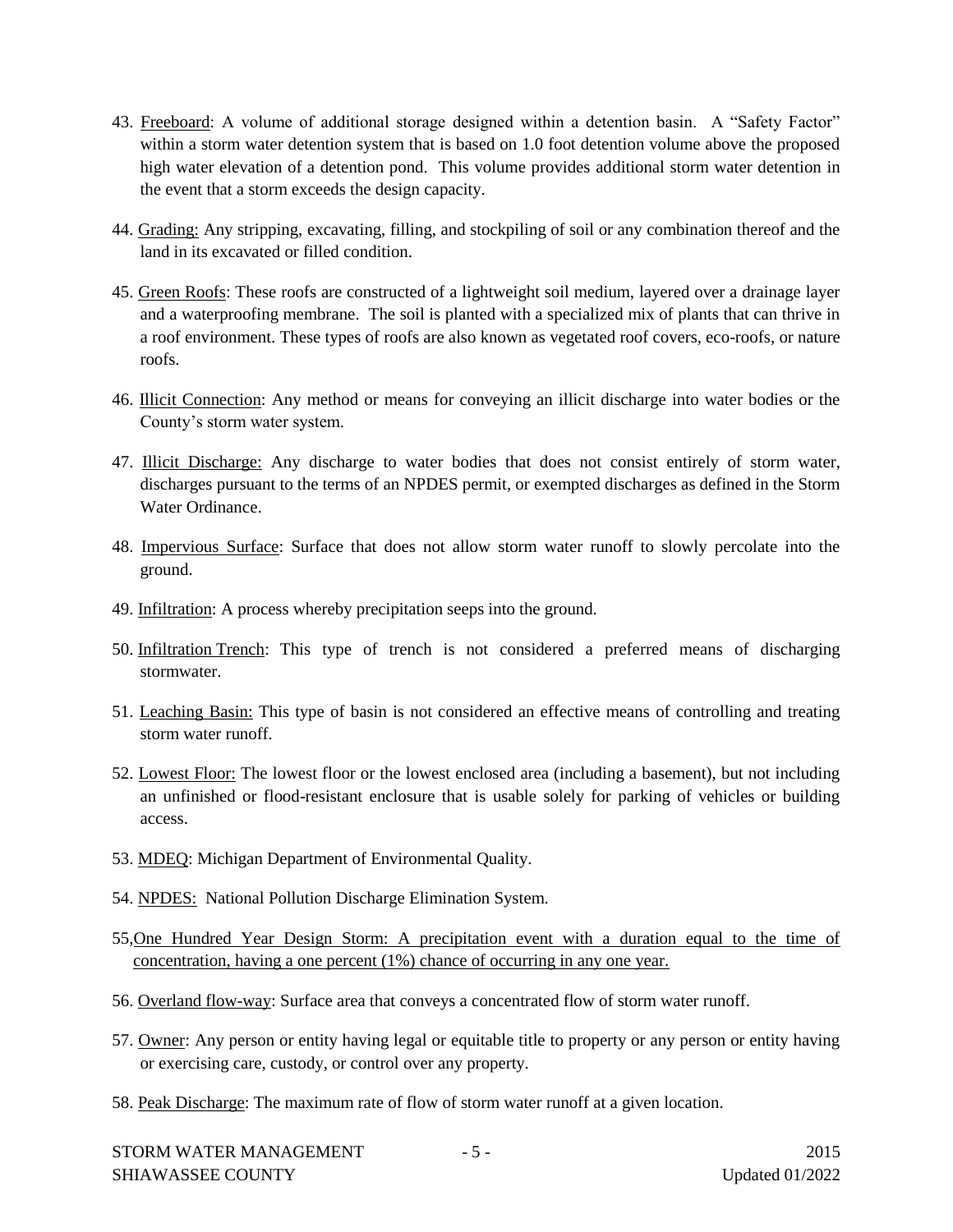- 59. Person: An individual, firm, partnership, association, public or private corporation, public agency, instrumentality, or any other legal entity.
- 60. Pervious Pavement: A unique environmental friendly porous pavement that allows rainwater to pass directly through into the soil naturally.
- 61. Plan: Written narratives, specifications, drawings, sketches, written standards, operating procedures, or any combination thereof containing information pursuant to these Guidelines.
- 62. Pollutant: A substance discharged which includes, but is not limited to the following: any dredged spoil, solid waste, vehicle fluids, yard wastes, animal wastes, agricultural waste products, sediment, incinerator residue, sewage, garbage, sewage sludge, munitions, chemical wastes, biological wastes, radioactive materials, heat, wrecked or discharged equipment, rock, sand, cellar dirt, and industrial, municipal, commercial and agricultural waste, or any other contaminant or other substance defined as a pollutant under the Clean Water Act.
- 63. Property Owner: Any person having legal or equitable title to property or any person having or exercising care, custody, or control over any property.
- 64. Rain Garden: A landscaping feature planted with perennial native plants. It is a bowl-shaped or saucer-shaped garden, designed to absorb storm water runoff from impervious surfaces such as roofs and parking lots.
- 65. Redevelopment: Altering, improving, or otherwise changing the use of an existing developed property. A site will be considered a redevelopment under these Guidelines when an area greater than or equal to five percent (5%) of the existing developed site or an area greater than 20,000 square feet is increased with additional roof, pavement, or any other impervious surface.
- 66. Retention: A system which is designed to capture storm water and contain it until it infiltrates the soil or evaporates.
- 67. Soil Erosion: The stripping of soil and weathered rock from land creating sediment for transportation by water, wind or ice, and enabling formation of new sedimentary deposits.
- 68. State of Michigan Water Quality Standards: All applicable State rules, regulations, and laws pertaining to water quality, including the provisions of Section 3106 of Part 31 of 1994 PA 451, as amended.
- 69. Storm Drain: A system of open or enclosed conduits and appurtenant structures intended to convey or manage storm water runoff, ground water and drainage.
- 70. Storm Water Permit: A permit issued pursuant to these Guidelines.
- 71. Storm Water Runoff: The water from a rain storm, snow melt or other natural event or process, which flows over the surface of the ground or is collected in a drainage system.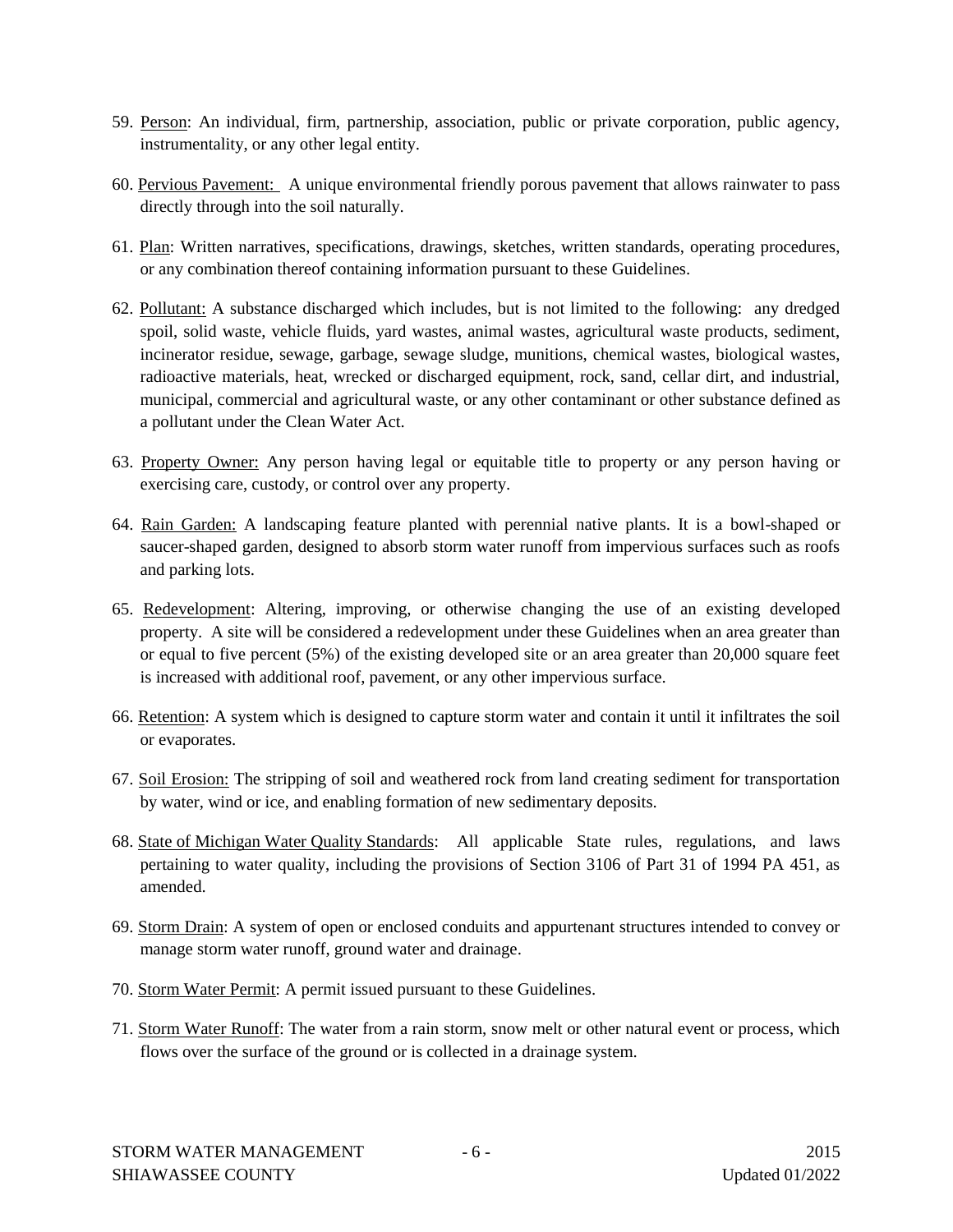- 72. Storm Water Runoff Facility: The method, structure, area, system, or other equipment of measures which are designed to receive, control, store, or convey storm water.
- 73. Stream: A river, stream or creek which may or may not be serving as a drain, or any other water body that has definite banks, a bed, and visible evidence of a continued flow or continued occurrence of water.
- 74. Time of Concentration: The elapsed time for storm water runoff to flow from the most distant point in a drainage area to the outlet or other predetermined point.
- 75. Underground Detention Systems: An underground system consisting of one or more underground pipes or structures that are designed to provide the required volumes for storage for a development project, including bankfull flood and flood control volumes.
- 76. Upland Area: Land located in the upper portion of a watershed whose surface drainage flows toward the area being considered for development.
- 77. Urbanization: The development, change, or improvement of any parcel of land consisting of one or more lots for residential, commercial, industrial, institutional, recreational, or public utility purposes.
- 78. Vegetated Swales: Channels that are broad and shallow lined with vegetation that slow and filter storm water runoff and promote infiltration.
- 79. Water Body: A river, lake, stream, creek or other watercourse or wetlands.
- 80. Watercourse: Any natural or artificial stream, river, creek, channel, ditch, canal, conduit, culvert, drain, waterway, gully, ravine, street, roadway, swale, or wash in which water flows in a definite direction, either continuously or intermittently.
- 81. Watershed: A region draining into a water body.
- 82. Wetlands: Land characterized by the presence of water at a frequency and duration sufficient to support wetland vegetation or aquatic life.
- 83. Weir: A weir is a notch of regular form through which water flows. The term is also applied to the structure containing such a notch. A weir may be a depression in the side of a tank, reservoir, or channel, or it may be an overflow dam or other similar structure.

#### **B. Permit Application and Review Procedure**

- 1. Conceptual Review Prior to Permit Application
	- a. Contact the Drain Commissioner's Office and/or Shiawassee County Web site (www.shiawassee.net) to obtain the latest version of the Administrative Guidelines.
	- b. Prior to the permit application, the Owner/Developer shall submit to the Drain Commissioner or his designee the conceptual design and layout of the proposed development. The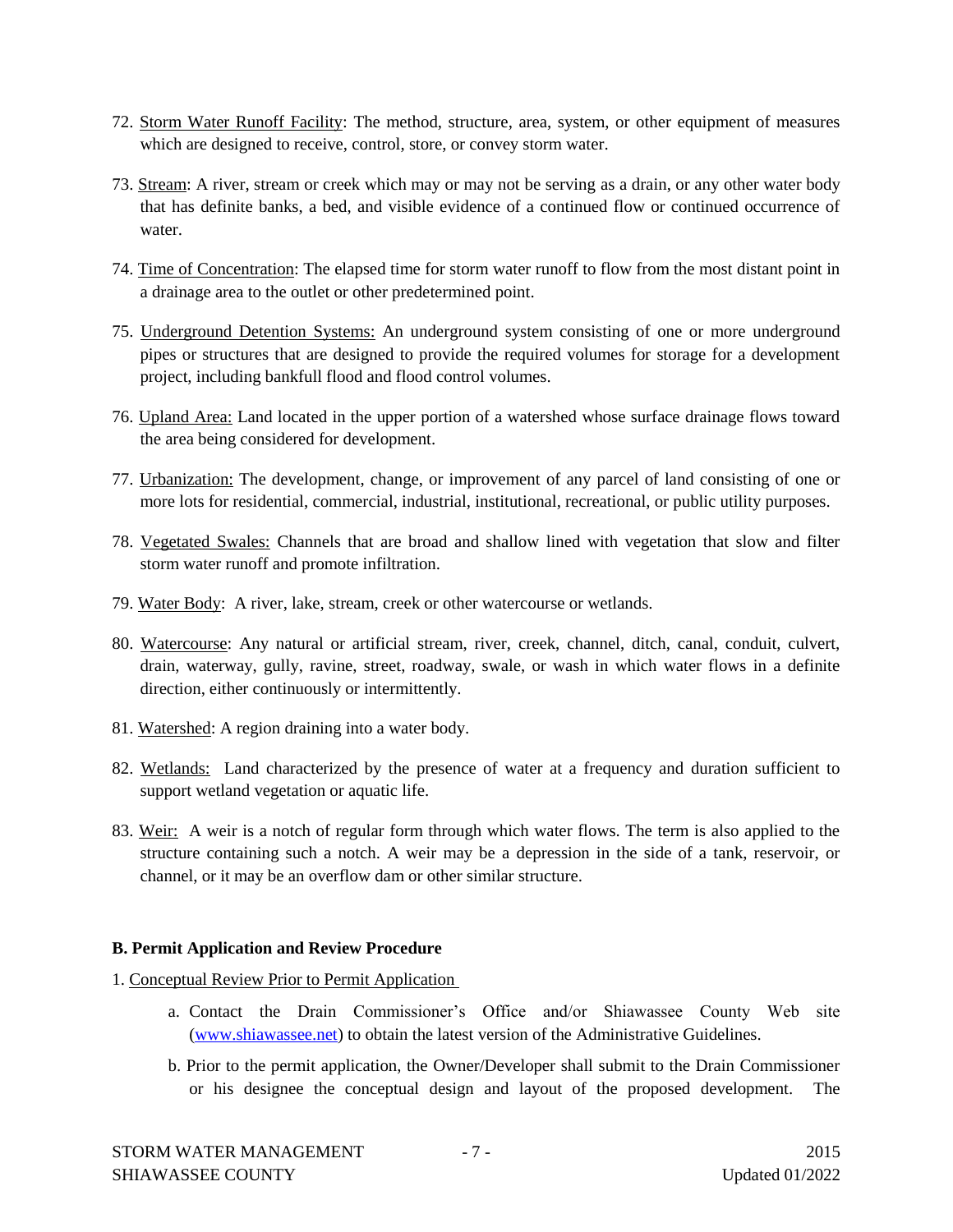Developer/Owner shall also submit copies of the conceptual design and layout to the Township or municipality where the development is proposed for preliminary review and comment. This conceptual design and layout, at a minimum, shall include:

- i. Small location map showing the section and part of the section in which the site is situated;
- ii. Location and description of all activities that may impact or be impacted by the proposed development or redevelopment both on and off the site;
- iii. Acreage of the total site and acreage of the area being effected by the development; and
- iv. If known, a conceptual layout of the proposed drainage system for the development or redevelopment.

The Owner/Developer or the Design Engineer shall submit information including a description of the drainage district/watershed, allowable discharge, impervious factor, etc. with the conceptual design and layout of the proposed development.

- c. The Drain Commissioner or his designee and/or the Township or municipality where the development is located will review the conceptual design information to determine if it is consistent with these Guidelines.
- d. The Owner/Developer and the Design Engineer must coordinate with the Drain Commissioner or his designee, the Shiawassee County Road Commission and the Township or municipality where the project is proposed. The intention of these meetings is to obtain uniform direction and communication to minimize misdirection of early construction and minimize financial losses to proprietors, developers, and consultants.
- e. If the conceptual layout of the storm drainage system is approved, the Owner/Developer shall begin completing final design plans and calculations for application submittal under these Guidelines.

#### 2. Permit Application Submittal

Permit applications shall be submitted to the Drain Commissioner by the Owner/Developer or the Design Engineer on behalf of the Owner/Developer. Application for a permit shall be made prior to the start of any work on the proposed development requiring a permit under these Guidelines. Soil test borings, vegetative cutting solely for land surveys, percolation tests, and normal maintenance shall not be considered a start of work under these Guidelines.

#### 3. Sequential Applications

For projects on a site which are so large or complex that a plan encompassing all phases of the project cannot reasonably be prepared prior to initial work, application for permit on successive major construction activities may be allowed. Requests for sequential applications shall be approved by the Drain Commissioner prior to submittal of the initial permit application.

- 4. Application Submittal Requirements
	- a.The Owner/Developer or Design Engineer shall submit a minimum of three sets of plans, three sets of calculations, and any other supporting information for the site to the Drain Commissioner or his designee with the application. The plans and calculations shall comply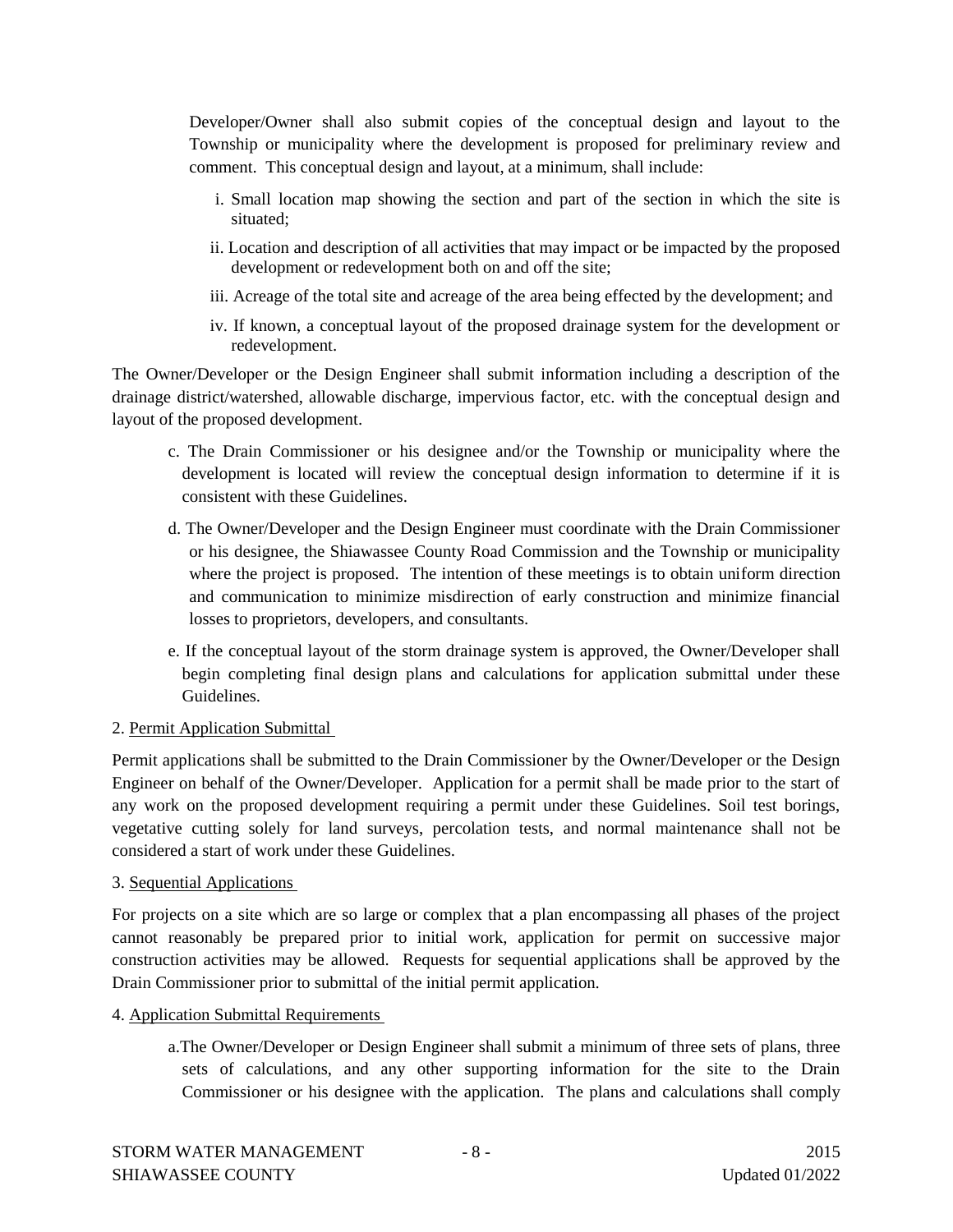with the requirements of these Guidelines. The checklist, design requirements, and design guidelines that will be used during the review process of the drainage construction plans are established by these Guidelines. The application submittal shall include:

- I The location of the development site and water bodies that will receive storm water runoff;
- ii. The existing and proposed topography of the development site, including the alignment and boundary of the natural drainage courses, with contours having a maximum interval of one (1) foot (using NAD 27 or NAD 83). The information shall be superimposed on the pertinent Shiawassee County soil map;
- iii. The development tributary area to each point of discharge from the development;
- iv. Calculations for the final peak discharge rates;
- v. Calculations for any facility or structures size and configuration;
- vi. A drawing showing all proposed storm water runoff facilities with existing and final grades;
- vii. The sizes and locations of immediately upstream and immediately downstream culverts serving the major drainage routes flowing into and out of the development site. Any significant off-site and on-site drainage outlet restrictions other than culverts should be noted on the drainage map;
- viii.An implementation plan for construction and inspection of all storm water runoff facilities necessary to the overall drainage plan, including a schedule of the estimated dates of completing construction of the storm water runoff facilities shown on the plan and an identification of the proposed inspection procedures to ensure that the storm water runoff facilities are constructed in accordance with the approved drainage plan (when known);
- ix. A plan to ensure the effective control of construction site storm water runoff and sediment track-out onto roadways;
- x. Drawings, profiles, and specifications for the construction of the storm water runoff facilities reasonably necessary to ensure that storm water runoff will be drained, stored, or otherwise controlled in accordance with these Guidelines.
- xi. The name of the engineering firm and the Design Engineer that will inspect final construction of the storm water runoff facilities;
- xii. Deposit/fee for plan review and inspection in accordance with the fee schedule provided herein.
- xiii. **No meeting will be considered until a deposit for review has been made.**
- b. A maintenance agreement, in form and substance acceptable to the Drain Commissioner, shall be required for ensuring maintenance of any privately-owned storm water runoff facilities (i.e. those facilities that will not be turned over as an established County Drainage System). The maintenance agreement shall include the owner/developer's written commitment to provide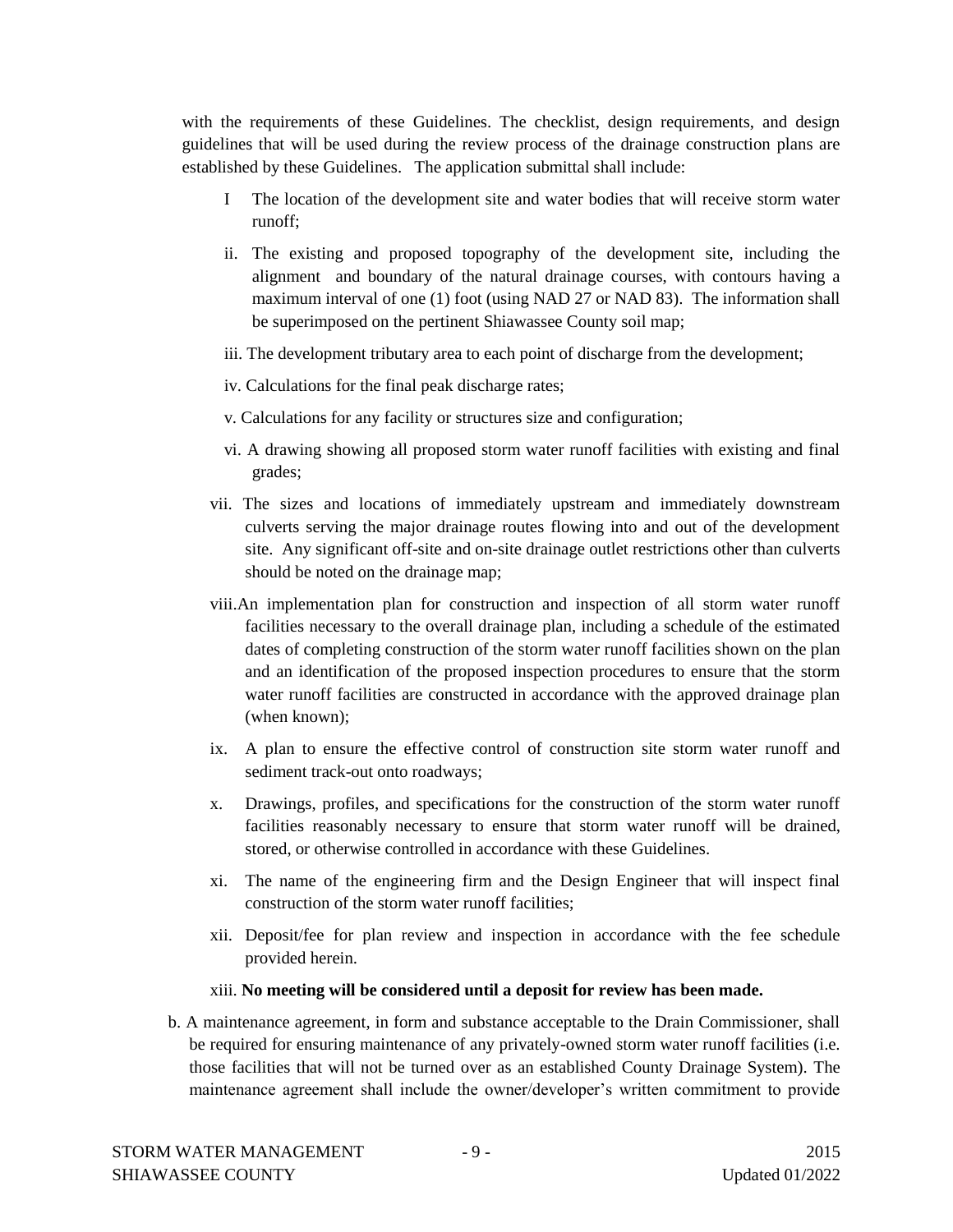routine, emergency, and long-term maintenance of the facilities and, in the event that the facilities are not maintained in accordance with the approved drainage plan, the agreement shall authorize the Drain Commissioner to maintain any on-site storm water runoff facility as reasonably necessary, at the developer's/owner's expense. The agreement may be written to either allow for the Drain Commissioner to immediately address issues noted during inspection and bill the developer/owner for reimbursement, or have the Drain Commissioner notify the developer/owner of issues and have developer/owner address the issue themselves. In the event the latter option is selected, the Drain Commissioner retains the authority to address the issues themselves and bill the developer/owner in the event the developer/owner has not addressed the issues within 90 days of the notification letter.

#### 5. Storm Water Site Plan Review

The Drain Commissioner or his designee will review all plans, calculations, and other information for compliance with these Guidelines. All materials will be reviewed for completeness. Calculations will be checked. The minimum design requirements and guidelines as outlined in these Guidelines will be used as a reference. The drainage plan checklist will be reviewed. The Drain Commissioner shall approve, approve with conditions, or disapprove an application within 30 days. The review period begins upon the receipt of a completed application, plan and fees. Copies of the approval, approval with conditions, or disapproval will be provided to the Township or municipality where the proposed development is located.

- a. Approval or Approval with Conditions. Upon a determination by the Drain Commissioner or his designee that the permit application has met all of the requirements of these Guidelines, the Drain Commissioner or his designee will issue a letter specifying the work approved. The Drain Commissioner shall notify the Owner/Developer of the approval or approval with conditions by first class mail or delivery in person along with a set of plans stamped approved.
- b. Disapproval. If the proposed drainage system is disapproved, two sets of plans and calculations may be resubmitted with the appropriate revisions.
- c. Multiple-Phase Projects. When additional phases are planned, an approval with conditions will be given addressing the overall storm water requirements of the site.
- 6. Changes to Plan after Approval

a. Any proposed changes made to the approved plan shall be submitted to the Drain Commissioner and/or his designee for review and approval.

b. Upon receipt of this information, the Drain Commissioner will determine whether additional information, such as calculations, will be required or whether modifications to the permit will be necessary.

7. Permit Expiration

Permits shall expire automatically upon the project completion date or one year from issuance date of the permit. Permits shall also terminate automatically if construction has not commenced within one year of the date of issuance. The Drain Commissioner may extend a permit for a period not to exceed one year upon the written request of the Owner/Developer if there are valid reasons to support such an extension.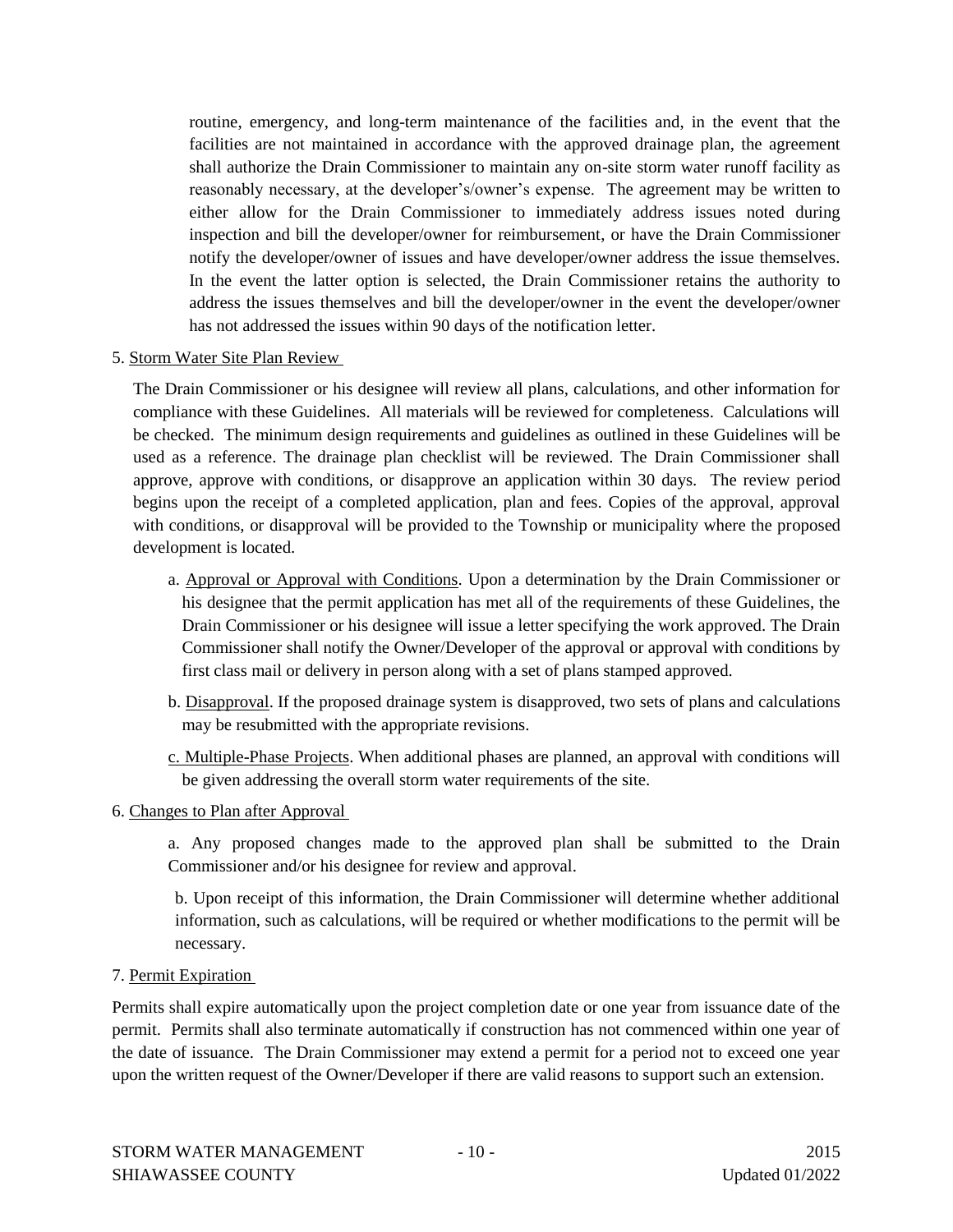#### 8. Permit Revocation

Any permit issued by the Drain Commissioner under these Guidelines may be revoked or suspended if there is a violation of the conditions of the permit or if there is a misrepresentation or failure to disclose relevant facts in the application submittal. The Drain Commissioner will provide the Owner/Developer notice of any revocation of the permit in writing by USPS mail.

#### 9. Permits and Approvals by Other Governmental Agencies

Approvals under these Guidelines shall not relieve Owner/Developer of the need to obtain other applicable permits or approvals as required by federal, state, county and local agencies. Examples of other permits or approvals which may be required include:

- Municipalities and/or townships may have an ordinance(s) in place; check with local authorities. All site plans must meet local zoning ordinances.
- Shiawassee County Road Commission which has or shares jurisdiction over drainage along county roads and county rights-of-way within Shiawassee County. Sites located along county road rights-of-way and discharging to Road Commission drainage systems must obtain a permit from the Road Commission. When a crossing is installed over a county road side drain, a permit must be obtained from the Road Commission.
- Michigan Department of Transportation (MDOT) which has or shares jurisdiction over drainage along state highways and state rights-of-way within Shiawassee County. Sites located along MDOT rights-of-way and discharging to MDOT drainage systems must obtain a permit from MDOT.
- Soil Erosion and Sedimentation Control (SESC). The Shiawassee County Environmental Health Department is the County Enforcing Agent for Shiawassee County, and a permit must be obtained when applicable.
- Michigan Department of Environmental Quality (MDEQ) which has jurisdiction over proposed work within the 100-year floodplain, inland lake and stream areas, and wetland areas. A permit must be obtained for work proposed in these areas. In addition, the MDEQ is responsible for implementing the National Pollution Discharge Elimination System (NPDES) Storm Water Permitting Program.

#### **C. Inspection Requirements**

Inspection of storm drainage systems and/or detention facilities is required on all development and redevelopment projects. As-built drawings will be required on all projects prior to final inspection. A CD containing a PDF of these as-built plans, all associated AutoCAD drawings, and drainage calculations shall be submitted. Descriptions of the inspection requirements are outlined below. The fees associated with this inspection are outlined in Section II.D. It is not the intent of these Guidelines to review singlefamily residential developments.

1. *Developments* - Site inspections of the storm drainage, outlet, and detention storage areas will be required. These inspections will occur during construction as determined necessary by the Drain Commissioner or his designee. The Owner/Developer and/or the Design Engineer will be informed at what stage of construction these inspections will be required. The Drain Commissioner or his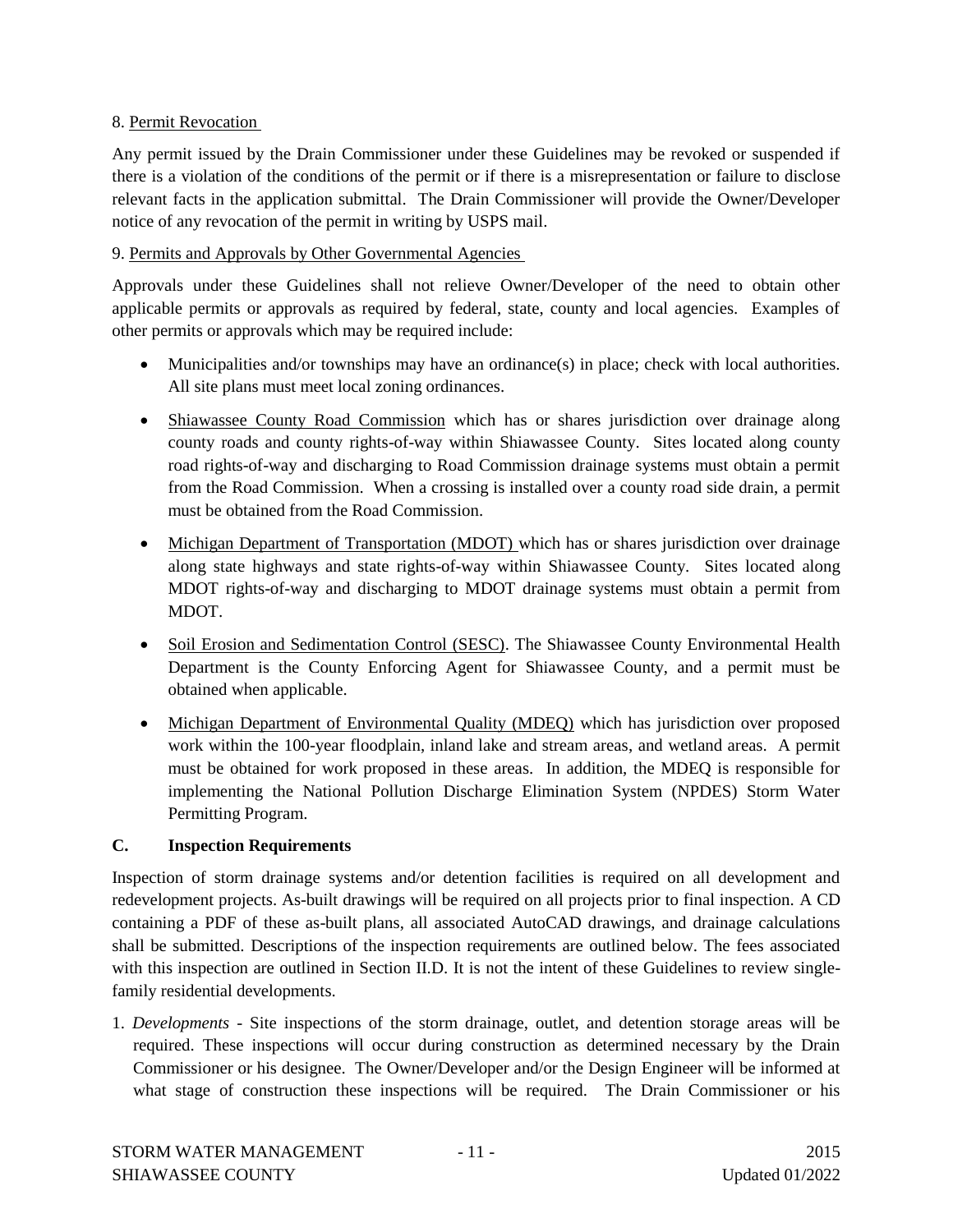designee shall be informed 24 hours in advance for these site inspections. Daily inspection reports will be completed by the Design Engineer as needed. At a minimum, the inspection reports will include the information shown on the sample daily inspection report included in the Appendix.

A final inspection by the Drain Commissioner or his designee will take place at the completion of the project after as-built drawings have been received by the Drain Commissioner or his designee. A final inspection report (See Appendix) will be completed by the Drain Commissioner or his designee. Subsequent inspections may be required if deficiencies exist.

2. *Residential and Condominium Projects* - Inspection of storm drainage and drainage system construction will be required. This inspection shall be performed by the Design Engineer or the Drain Commissioner or his designee as determined by the Drain Commissioner. Daily Inspection reports shall be completed for all days on which construction of the storm drainage system occurs. Copies of these reports shall be submitted to the Drain Commissioner at the beginning of each week. At a minimum, the daily inspection reports shall include the information shown on the sample daily inspection report included in the Appendix. Subsequent inspections may be required if deficiencies exist.

A final inspection by the Drain Commissioner or his designee will take place at the completion of the project after as-built drawings have been received by the Drain Commissioner or his designee. A final inspection report (See Appendix) will be completed by the Drain Commissioner or his designee. Subsequent inspections may be required if deficiencies exist.

3. *Redevelopment Projects* - Site inspections of the storm drainage, outlet, and detention storage areas will be required. These inspections will occur during construction as determined necessary by the Drain Commissioner or his designee. The Owner/Developer and/or the Design Engineer will be informed at what stage of construction these inspections will be required. The Drain Commissioner or his designee shall be informed 24 hours in advance for these site inspections. Daily inspection reports will be completed as needed. At a minimum, the inspection reports will include the information shown on the sample daily inspection report included in the Appendix.

A final inspection by the Drain Commissioner or his designee will take place at the completion of the project after as-built drawings have been received by the Drain Commissioner. A final inspection report (See Appendix) will be completed by the Drain Commissioner or his designee. Subsequent inspections may be required if deficiencies exist.

4. Any infrastructure that would come under the jurisdiction of the Shiawassee County Drain Commissioner must be inspected at the time of installation.

If a take-over of an existing storm water system is requested, as-built drawings must be accompanied by recent video documentation and reviewed, accepted and submitted by a registered professional Engineer.

#### **D. Fee Schedule**

The fee schedule for reviewing storm drainage submittals and performing inspection of drainage system construction is outlined in the appendix.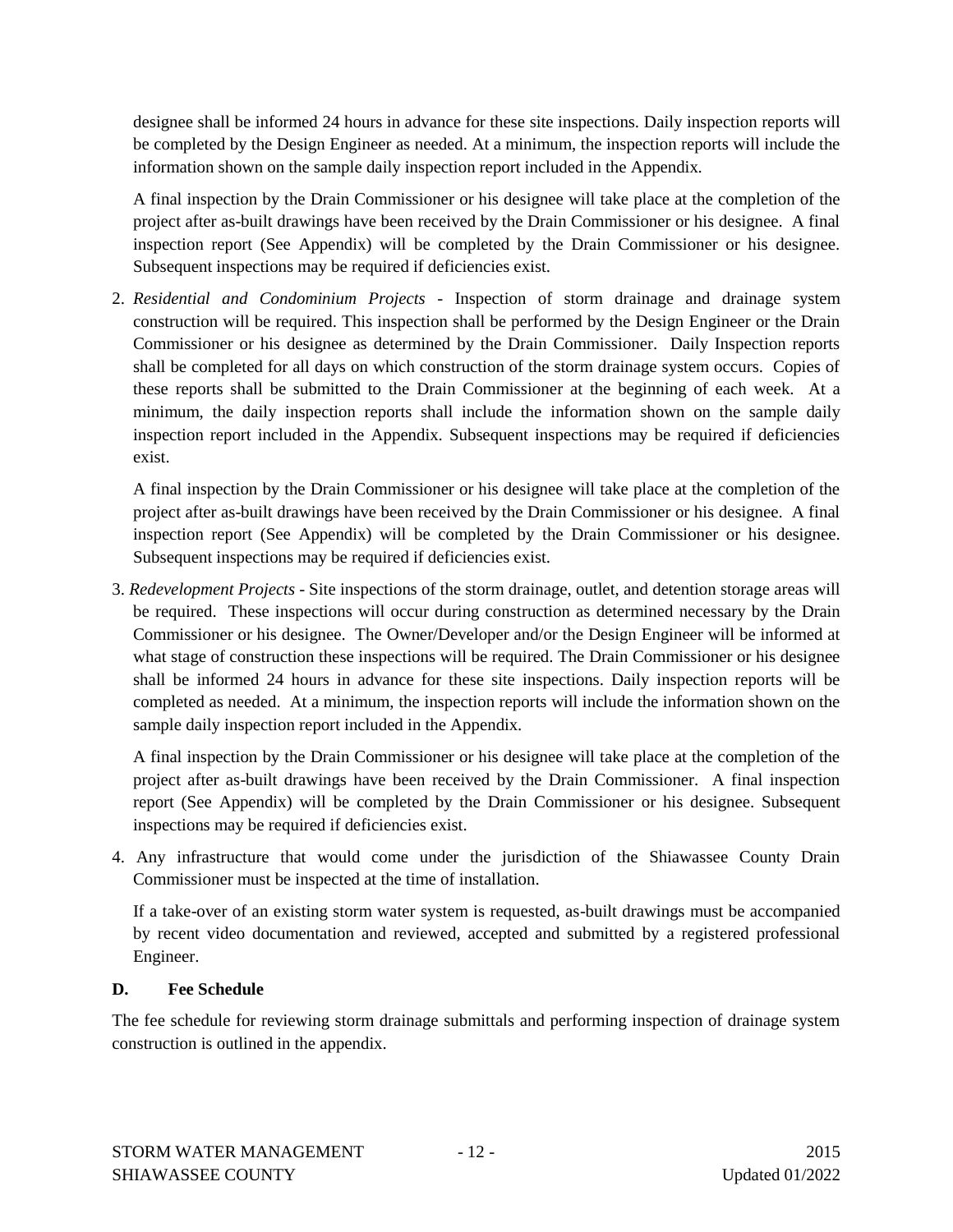#### **III. STORM DRAINAGE SYSTEMS WITHIN SHIAWASSEE COUNTY**

The County Drain Commissioner encourages the use of Low Impact Design (LID) approaches to manage storm water. Such approaches may include pervious pavement, rain gardens, green roofs, etc. Some of the design requirements may be waived or relaxed at the discretion of the Drain Commissioner if a LID approach is taken. The proposed type of site development should be reviewed at the design concept review meeting with the Municipality and the Drain Commissioner to evaluate the design options and discuss possible waiving or relaxing of design requirements for various LID approaches.

The County Drain Commissioner also wants to encourage the implementation of regional storm water detention basins and/or the sharing of detention basins between two or more developments. The 1.0 foot of freeboard requirement may be waived at the discretion of the Drain Commissioner for basins that service two or more properties.

#### **A. Allowable Discharge (Qa)/ Detention Requirements**

The peak storm water discharge from any proposed development or redevelopment as required in these Guidelines shall be restricted to an allowable discharge (Qa). The allowable discharge from the proposed area of development or redevelopment cannot exceed the calculated discharge from the proposed site based on one of the following methods. The method resulting in the lowest allowable discharge from the site shall be used in determining the required detention.

- a. 0.20 cubic feet per second per acre of contributing area during the design 100-year storm event..  $\langle$ i.e. 0.20 cfs/acre\*10 acre site = 2.0 cfs Qa
- b. The existing discharge from the site calculated under the existing design storm for the 10year recurrent interval as calculated with the Rational Method. Qa=CIA
- c. The percentage of capacity available in the downstream receiving storm drainage and/or water course. <i.e. capacity of outlet storm drainage is 10 cfs, there is a total of 100 acres within the contributing district, the proposed site has 20 acres (20 acres of site/100 acres of contributing watershed  $*$  10 cfs, capacity = Qa of 2 cfs>

Excess storm water runoff must be detained on site. Equations for determining the required volume of detention storage are outlined in Section IV. Detention storage calculations must be included with review submittals.

#### **B. Storm Water Detention Requirements**

The storm water detention storage required for a site is to be calculated using the Shiawassee County Storm Water Management Guidelines Spreadsheet. An electronic copy of this spreadsheet is available from the Drain Commissioner. The allowable discharge is a maximum of 0.20 cfs per acre unless there is a restricted outlet condition based upon the above referenced allowable discharge requirements.

A sediment forebay retention area is required in addition to the storm water detention requirements equal to 0.5 inches of runoff from the site area (See the calculation spreadsheet in the Appendix).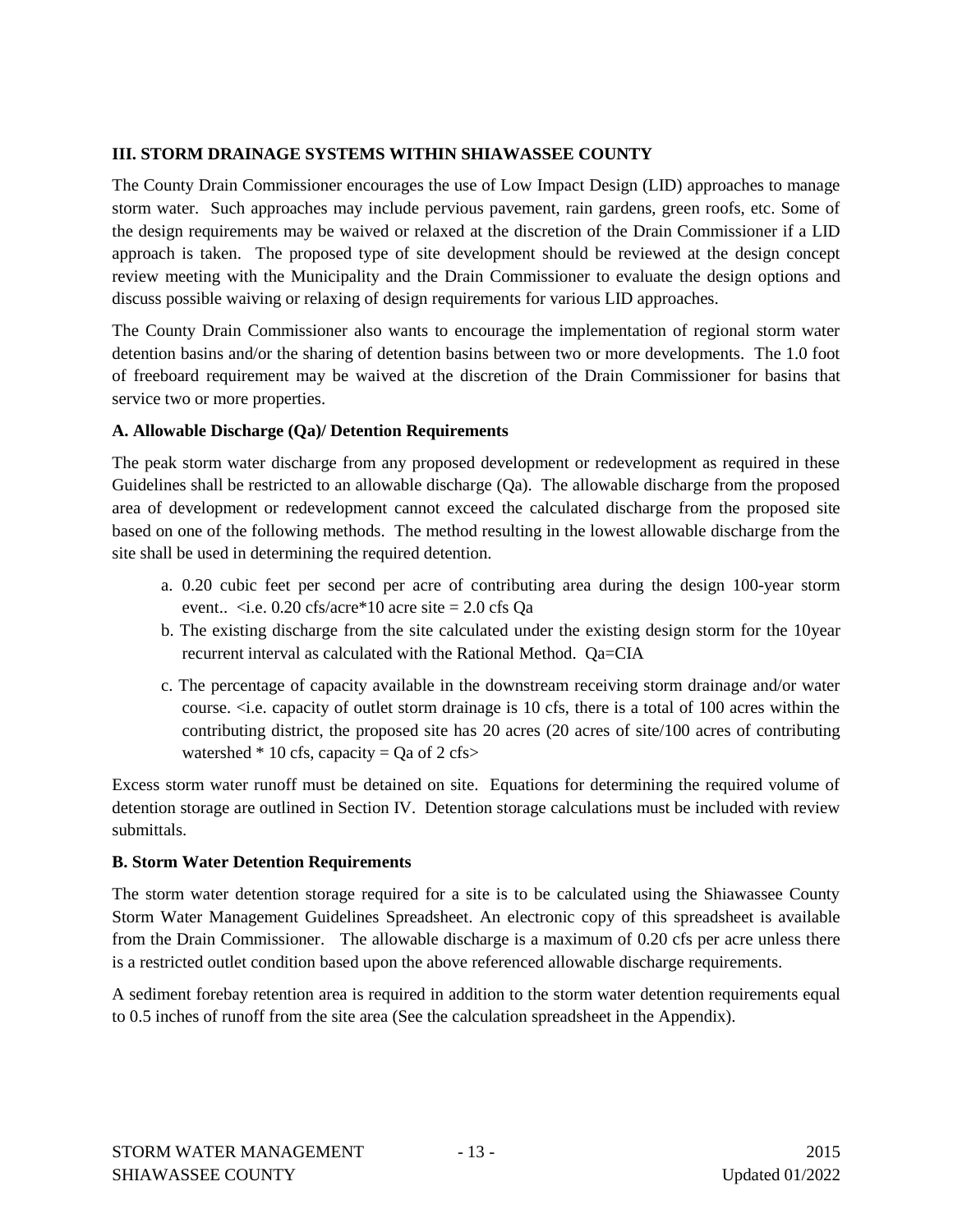#### **C. Discharge Restrictor Requirements**

Restrictors are required to regulate the discharge of storm water to the allowable discharge rate established for a site. The circular in-line restrictor is sized based on the orifice formula.

$$
a = Qa/[ 0.62 (64.4(h))^{1/2}]
$$

 $\mathbf{a}$  = area of orifice (sq. ft.)

**Δh** = head differential from center of orifice to Hydraulic Grade Line of detention facility at maximum capacity (ft).

#### **D. Storm Water Retention Requirements**

In the event that an adequate outlet is not available, a retention basin may be allowed. The retention basin may be designed to drain completely, or have permanent pool of water. In the latter case, only the volume above the permanent pool may be considered storage.

Storm water retention basins/systems must be designed to store runoff from back to back 100-year 24 hour storm events. The following formula shall be used to size the basin:

 $V = 2 \times 16,500 \times A \times C$ 

Where  $V = Volume Required (cubic feet)$ 

 $A =$ Onsite and Offsite Contributing Acreage (acres)

 $C =$  Composite Runoff Coefficient

One soil boring must be provided for each 5000 square foot of retention basin proposed, unless otherwise determined by the Drain Commissioner based upon known/presented conditions. The boring shall extend to a depth of 20 feet below the proposed basin bottom and show percolation rates. A practicing soils engineer must evaluate the borings to assure that there is adequate hydraulic capacity of the soils to drain the basin below the below the design bottom of storage elevation. The existing seasonally high water table must be below the bottom of the proposed basin/system to assure that there is an adequate hydraulic outlet.

An overflow route from the retention basin must be provided and shown on the plans. The purpose of this overflow route is to avoid damage to surrounding buildings and other features in the event the basin overflows. Private property that may be impacted during an overflow must be indicated, and the overflow route and capacity shall be designed to avoid damage to existing structures and features.

#### **D. Sediment Forebay Requirements**

Adequate retention of sediment must be designed within the system to meet NPDES Phase II requirements. A detention or retention basin must include as part of the required storage volume an area equal to 0.5 inches of runoff from the site as a sediment forebay. Only the volume above the permanent pool of water can be included in the amount of total storage required. An underground system must include vortex separation units or equivalent cleansing system to assure that the retention system does not become plugged with sediment and/or other fine materials.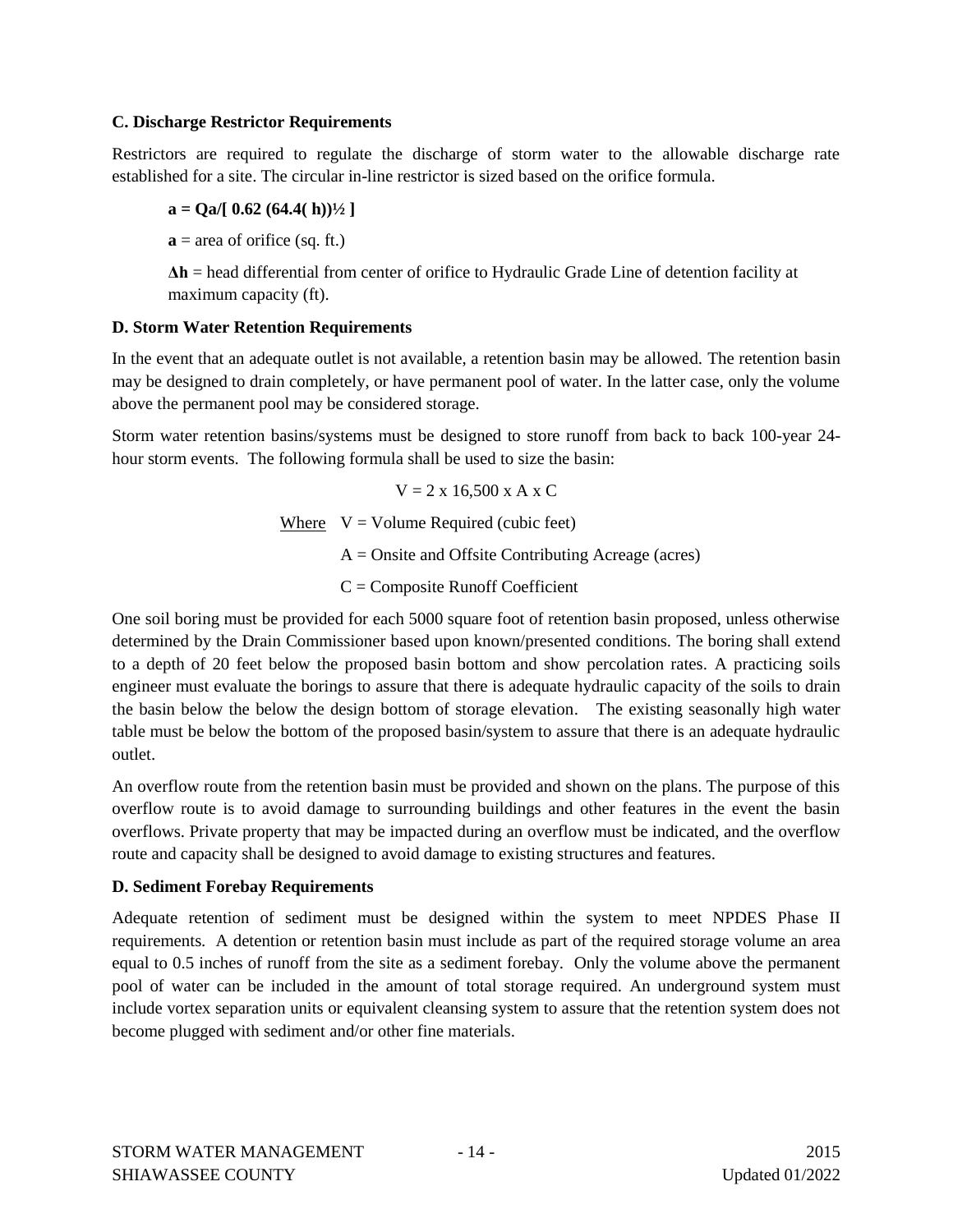#### **IV. MINIMUM DESIGN REQUIREMENTS AND GUIDELINES FOR STORM DRAINAGE SYSTEMS**

The following is an outline of requirements for the design of storm water management systems. Engineering judgment must be utilized to accomplish the overall goals of these Guidelines.

#### **A. Requirements**

- 1. General Requirements
	- a. Storm water detention requirements for any new construction development, redevelopment, or land use change occurring within Shiawassee County will be determined according to the permit procedure outlined in these Guidelines.
	- b. A permit will be required for all site development and redevelopment, except residential sites for single-family or two-family dwellings. The Drain Commissioner or his designee may require side lot or rear lot drainage to be installed if the Drain Commissioner or his designee determines it necessary. This activity will be regulated under the building permit.
	- c. The peak runoff rate during a 10-year and 100-year storm event from a developed or improved site shall not exceed the allowable discharge rate  $(Qa)$ . The pre-development impervious factor of redeveloped sites is assumed to be zero percent  $(0\%)$ . Either detention storage with a regulated discharge must be provided or all impervious surfaces must be removed from the site.
	- d. There shall be no detrimental effect on the floodway or the floodplain elevation during a 100 year design storm upstream or downstream of the proposed development area as a result of the proposed development.
	- e. The drainage area used for computation will be the total area tributary to the site outlet, including off-site properties that drain onto the site.
	- f. Engineering calculations must be submitted with the permit application. The calculations shall follow the procedures outlined in these Guidelines.
	- g. Roof drains may be connected to a drainage system if the flow through the outlet to the drainage system is properly restricted. Unrestricted runoff from roof drains will not be accepted. Roof drain runoff will not be allowed to drain across sidewalks or parking areas.
	- h. The Drain Commissioner shall make a determination as to whether any or all of the facilities proposed are to remain private or should be established as a county Drain, unless otherwise provided in these Guidelines.
	- i. The Drain Commissioner or his designee shall in the case of a proposed subdivision, make a determination as to those control elevations that shall be entered on the final plat or make a determination as to the necessity for deed restrictions on any particular lot in the subdivision requiring the preservation of mandatory drainage facilities. Where a non-subdivided parcel of land is proposed for development, the Drain Commissioner or his designee shall make determination as to the need for covenants to maintain responsibility for mandatory drainage facilities. All the facilities in the subdivision shall be located in easements dedicated to the public, and shall be subject to continual inspection during the construction period. All drainage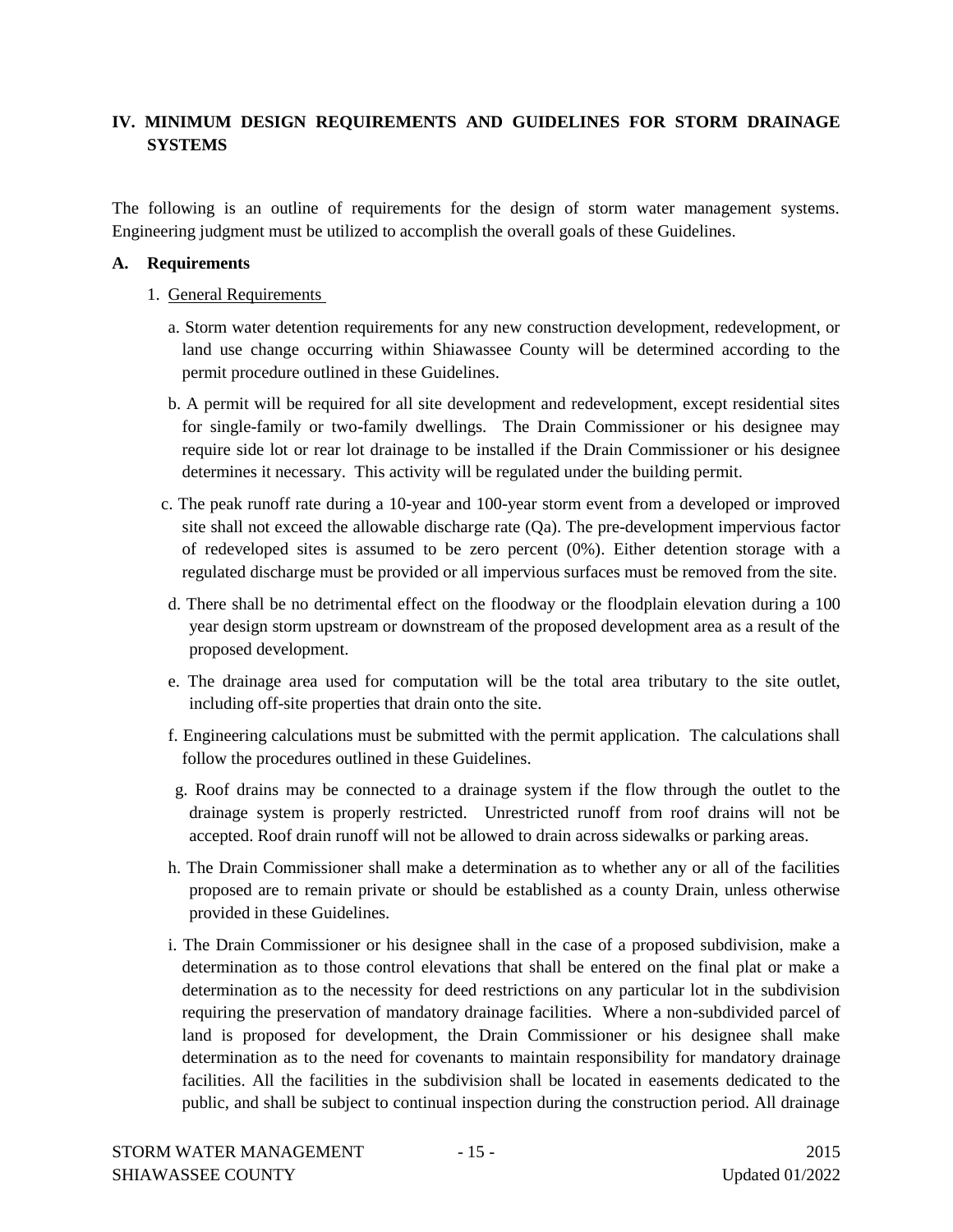systems and detention facilities within proposed subdivision or condominium developments shall be established as county drains under the Drain Code of 1956, MCL280.1 *et seq.,* as amended.

- j. Proposed storm drainage enclosures must be designed so they will not adversely impact any adjacent properties, upstream or downstream, and must be designed to the impervious factors of the lands based upon future land use, not necessarily existing conditions.
- k. Soil erosion and sedimentation control measures must be implemented.
- 2. Storm Drainage Piping Requirements
	- a. Proposed storm drainage shall be designed to have capacity to pass 10-year design storm runoff rate (Qd).
	- b. All storm drainage materials must comply with the authority having jurisdiction over the storm drainage system.
	- c. Provide two (2) feet minimum cover or comply with the authority having jurisdiction over the storm drainage system.
	- d. Provide twelve (12) inch vertical separation between all other public utilities including sanitary drainages and water mains.
	- e. Provide ten (10) feet horizontal separation from water main.
	- f. Manholes/catch basins shall be placed at a maximum distance of four hundred (400) feet from any other manholes/catch basins for access/maintenance purposes.
	- g. Provide a sump discharge outlet for each individual lot or all developments. This outlet shall be a catch basin (minimum four (4) feet diameter) and/or provide a storm water lead to each lot. Manufactured tees or cored and booted leads, six (6) inch minimum to each lot are acceptable.
	- h. Minimum pipe grades must be such to produce minimum scouring velocity of 2.5 ft/sec when pipe is flowing full without surcharging.
	- i. For storm drainage systems, plastic pipe may be used. This plastic pipe shall be either schedule 80 PVC, smooth walled HDPE, or SDR 35. If pipe is perforated a manufacturer's "Sock" shall be used over the pipe.
	- j. Minimum pipe diameter for catch basin leads is twelve (12) inches.
	- k. Minimum pipe size for storm drainage is twelve (12) inches.
	- l. Pipe should be sized for a 10-year design storm without surcharging when possible.
	- m. When two pipes or more of different sizes come into a structure, the 8/10th flow lines shall match when possible.
	- n. Catch basins should have a minimum sump depth of twenty-four (24) inches.
	- o. Minimum diameter of catch basins shall be four (4) feet.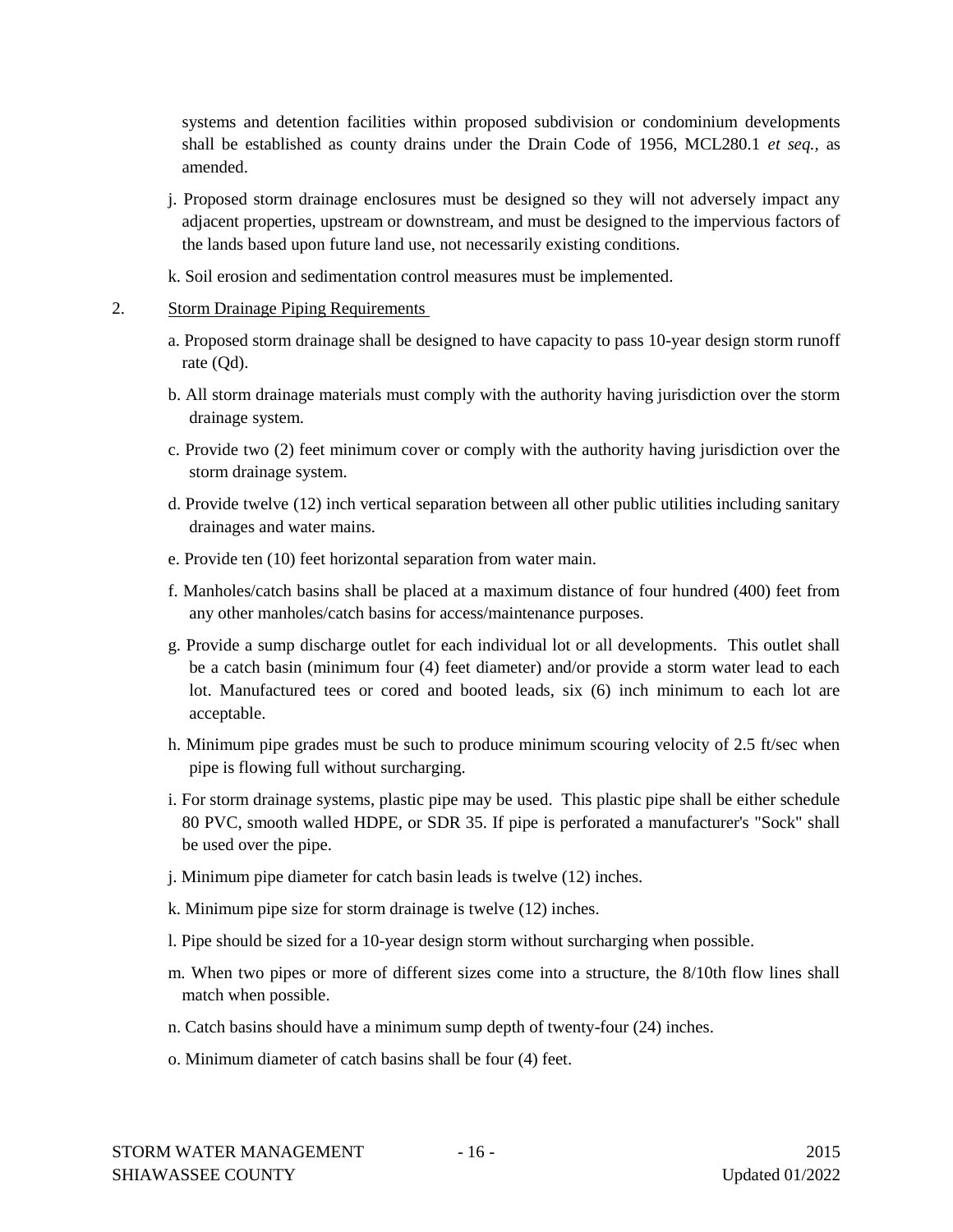#### 3. Detention Requirements

- a. Proposed storm drainage detention facilities shall be designed to have capacity to detain at a minimum the 100-year recurrence interval design storm runoff volume in excess of the allowable discharge from the site. The detention requirements must be reviewed with the Drain Commissioner or his designee. The outlet conditions may dictate a larger detention facility than that which is required for the 100-year recurrence interval.
- b. The maximum design storage elevation in a detention area must be a minimum of one (1) foot below the lowest ground elevation adjacent to the detention area.
- c. The design maximum storage elevation in a detention area must not exceed a depth of nine (9) inches above any paved surfaced. **No water storage will be accepted in parking lots and/or any areas with pedestrian traffic.**
- d. The design maximum storage elevation in a detention area must not be closer than twelve (12) inches below the minimum finish floor elevation of the proposed structure(s) or existing facilities.
- e. Designs of detention facilities will incorporate features which facilitate their inspection and maintenance. The Owner/Developer shall submit an Operation and Maintenance (O&M) Plan and/or provide a maintenance agreement, as necessary, for a detention facility with prior approval required by the Drain Commissioner.
- f. Designs of detention facilities shall incorporate safety features, particularly at inlets, outlets, on steep slopes, and at any attractive nuisances. These features may include, but not be limited to, fencing, handrails, lighting, steps, grills, signs, and other protective or warning devices so as to restrict access. If the Owner/Developer does not implement recommended safety features, liability for the detention facilities will be the responsibility of the Owner/Developer.
- g. Side slopes and the bottom of detention basins shall be top soiled, to a minimum of three (3) inches, and seeded. Soil erosion control blankets must be installed to protect slopes if adequate vegetation does not exist between October 1 to May 1.
- h. The side slopes and bottom of retention, detention, and sediment basins shall be shaped with maximum slopes of one (1) vertical to four (4) horizontal to allow mowing of these surfaces. Slopes greater than one (1) vertical to four (4) horizontal shall be completely surrounded by a four foot high chain link fence.
- i. Detention basins and restrictors shall be maintained as necessary. If a detention basin is found not to be maintained or a restrictor is removed or not maintained, Owner/Developer will have 30 days to complete the necessary maintenance. If this maintenance is not completed, the Drain Commissioner may take all actions necessary to perform necessary maintenance at the Owner's/Developer's expense unless other arrangements have been agreed to in writing in an executed Maintenance Agreement.
- j. Detention basins shall be constructed with the top of banks a minimum of five (5) feet from any pedestrian walkway (i.e. public and private sidewalks/bike paths).
- k. The bottom of detention basins shall be sloped at a minimum of 1% towards its outlet to allow for complete draining of the basin.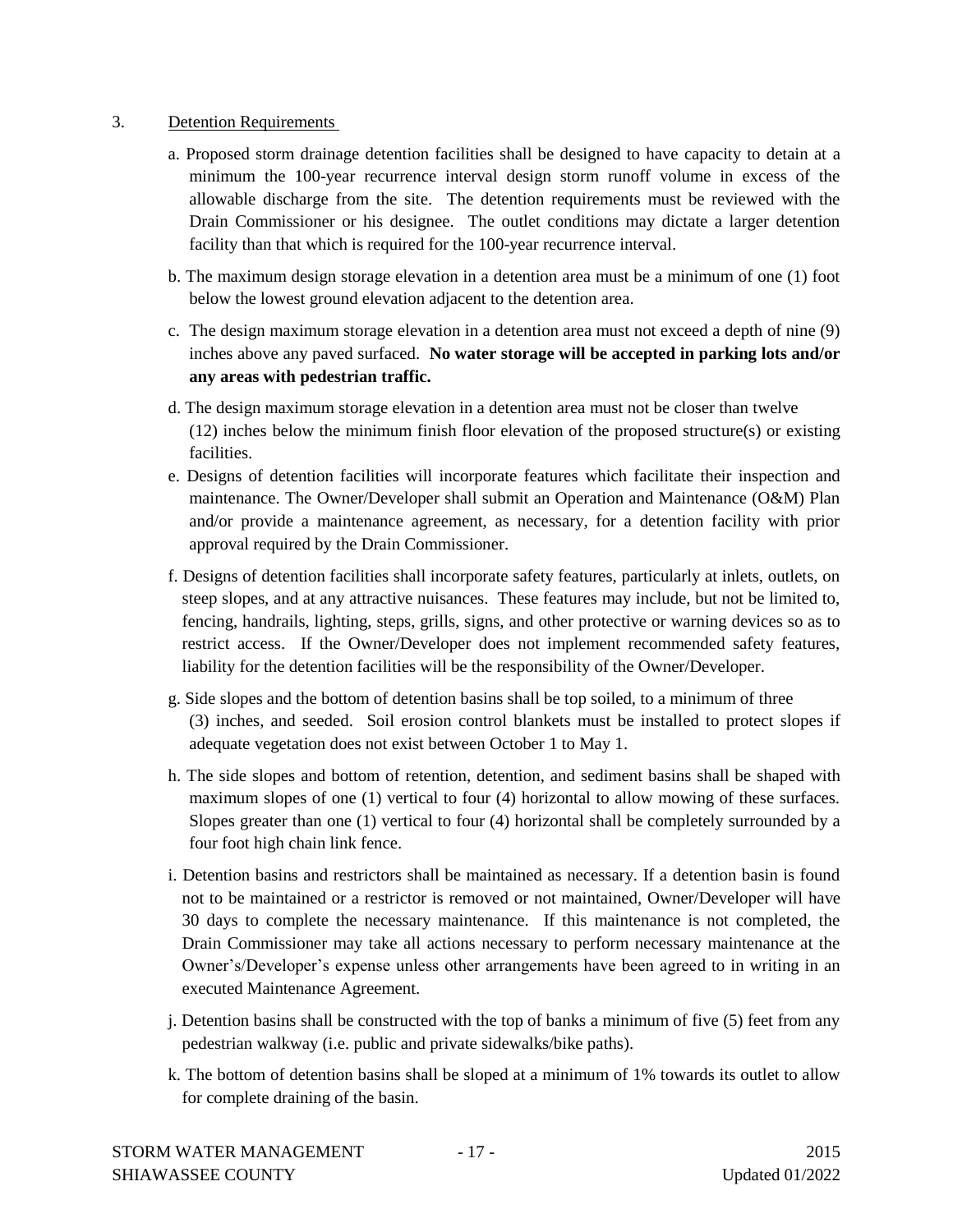#### 4. Rear Lot Drainage Requirements

Rear lot tile drains with contributing drainage areas up to 1/2 acre shall have a minimum diameter of six (6) inches and a minimum pipe slope of 0.5%.

Rear lot tile drains with contributing drainage areas greater than 1/2 acre and less than 1 acre shall have a minimum diameter of eight (8) inches and a minimum pipe slope of 0.3%.

Rear lot tile drains with a contributing area greater than one (1) acre shall be considered main line storm drainage and shall be designed according to corresponding requirements. Calculations shall be submitted to the Drain Commissioner or his designee to verify the rear lot drains have the capacity to pass the 10 year design storm event.

All lots must be provided with rear lot drainage.

Rear lot drainage tiles shall have a minimum cover of two (2) feet.

Rear lot drainage tile and catch basin material shall be approved by the Drain Commissioner or his designee. The minimum diameter of a rear lot catch basin shall be two (2) feet.

#### **B. General Compliance Guidelines**

The following guidelines are recommended, but are not a requirement of this plan. These guidelines are provided for reference.

- 1. The minimum surface slopes for overland drainage are as follows:
	- For bituminous paved surfaces, 1%.
	- For concrete paved surfaces, 0.5%.
	- For concrete curb and gutter, 0.5%.
	- For drainage swales and valley shaped ditches,  $0.5\%$ .
	- For rear lot drainage swales and valley shaped ditches,  $0.5\%$ .
	- Landscape grading, 2%.
- 2. The maximum surface slopes for overland drainage are as follows:
	- For bituminous, concrete paved surfaces, 6%.
	- For concrete curb and gutter, 6%.
	- For drainage swales and valley shaped ditches, 6%.
	- For rear lot drainage swales and valley shaped ditches, 5%.
	- Drainage swales and valley shaped ditches shall have maximum side slopes of 3 horizontal to 1 vertical.
	- Landscape grading, 4 horizontal to 1 vertical

.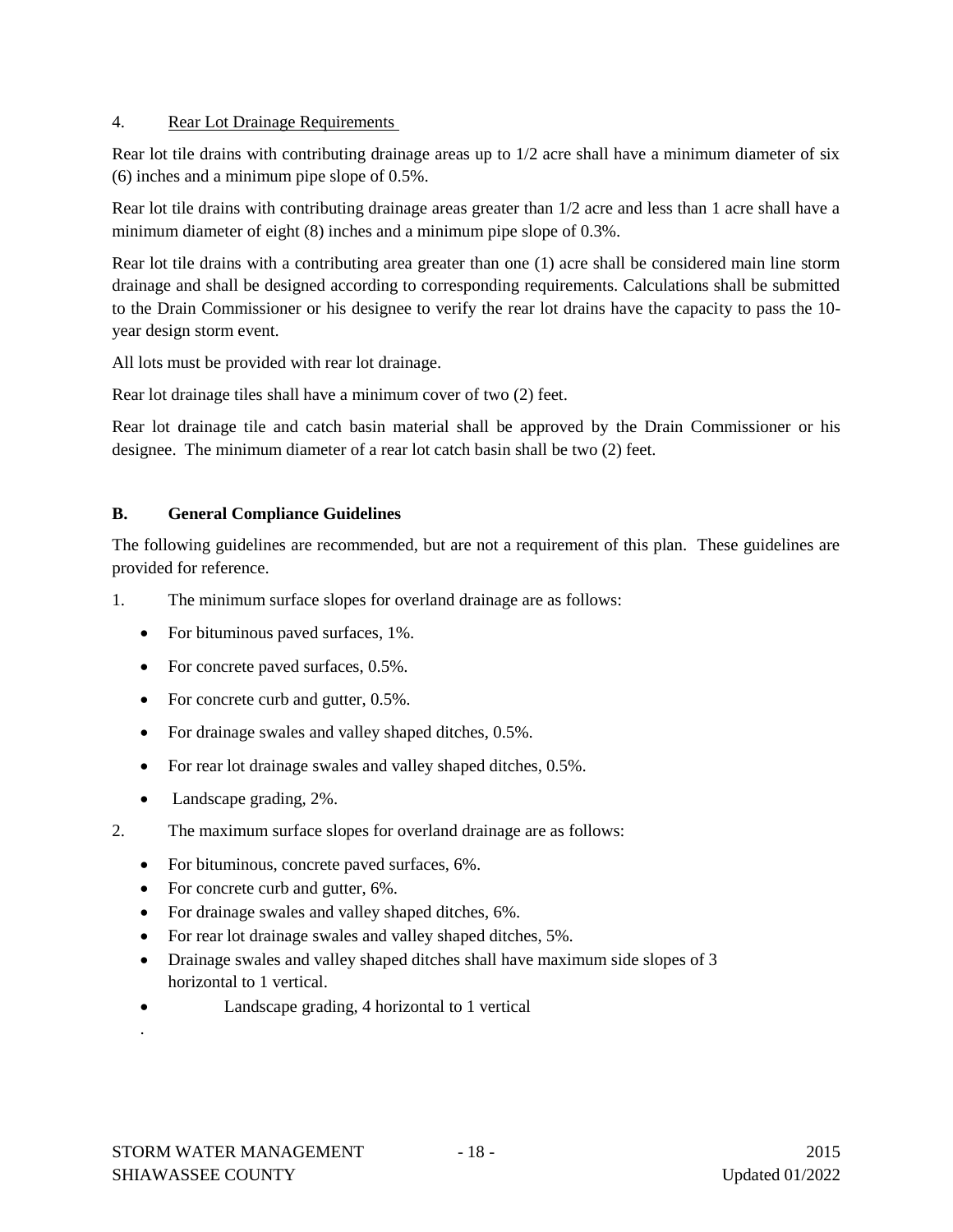#### **C. Variations from Requirements**

The Drain Commissioner may issue a permit that waives allowable discharge requirements and/or detention requirements. Variation from these requirements shall require the approval of Drain Commissioner, whose actions shall be conditioned upon the following:

- 1. The Owner/Developer shall provide evidence in writing outlining in detail the rationale for the proposed design changes including hydraulic and/or hydrologic computations. This document must be signed and sealed by a licensed professional engineer.
- 2. Special circumstances or conditions exist which will affect the property under consideration such that strict compliance with the provisions of the permit would deprive the Owner/Developer of the reasonable use of their land.
- 3. A variance is necessary for the preservation and enjoyment of a substantial property right of the Owner/Developer.
- 4. Granting of the variance will not be detrimental to the public health, safety or welfare, or injurious to other property in the territory in which said property is located.